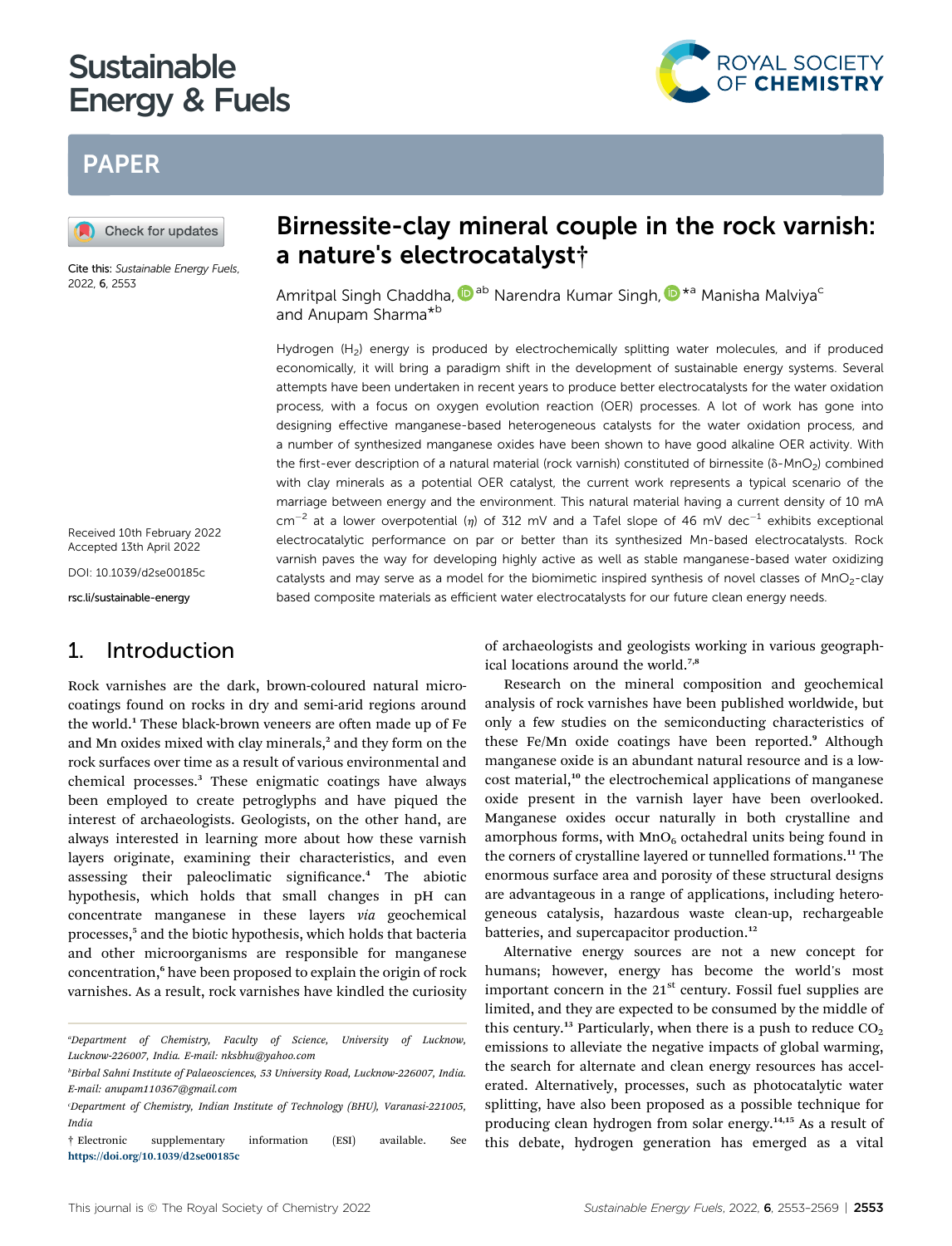component of our future energy systems,<sup>16</sup> as hydrogen and oxygen produced by water oxidation have no negative environmental impact.<sup>17</sup> However, successful water electrocatalysis necessitates a low electrical energy consumption in the electrolytic cell, which is difficult to achieve.<sup>18</sup> This is accomplished by employing appropriate electrocatalysts, and the search for materials that can reduce both anodic and cathodic overpotentials has accelerated.<sup>19</sup>

The electrochemical water splitting oxygen evolution process (OER) is a source of hydrogen energy. The metal oxide-based electrocatalysts utilized in this method, such as RuOx and IrOx have high activity for OER,<sup>20</sup> though they are less costeffective. On the other hand, perovskite as electrocatalysts also exhibits promising catalytic activity.<sup>21</sup>–<sup>23</sup> Therefore the development of low-cost, widely available metal-oxide-based electrocatalyst is required, which has led to the creation of a number of manganese-oxide-based electrocatalysts.<sup>24</sup> Several Mn-oxide-based compounds, such as nanoflakes, nanosheets, nanowires, and nanoflowers, have been generated as OER electrocatalysts in a variety of morphologies with considerable surface areas.<sup>25</sup> As a result, the entire  $MnO<sub>2</sub>$ -based family of compounds has shown promising catalytic activity in alkaline as well as neutral media oxygen evolution reactions.<sup>26-34</sup>

The current study discloses a novel application of nature's substance, rock varnish, as an electrocatalyst in water electrocatalysis, keeping in mind the broad electrocatalytic applications of synthesized  $MnO<sub>2</sub>$ -based materials. Manganese oxide  $(\delta-MnO_2)$  is found in the natural matrix of other silicate minerals, as well as clay minerals, in rock varnish. When compared to other classes of synthesized Mn oxide compounds, various spinels $35-39$  and perovskite oxides, $40,41$  our material exhibits progressing performance, making it a great and promising avenue for the synthesis of a new generation of MnO2-clay type composite materials for energy applications.

### 2. Methods

#### 2.1 Physicochemical characterisation

2.1.1 FE-SEM-EDS. The surface morphology and elemental composition of the rock varnish sample, scrapped varnish layer, and host rock coated on bare Ni and Pt plates were examined using a field emission scanning electron microscope, which is coupled with energy dispersive X-ray spectroscopy (FESEM-EDS, JEOL JSM-7610f).

2.1.2 XRD. At ambient temperature, the X-ray diffractometer (PANalytical Xpert4'3 Powder) with an irradiance of Cu Ka1  $= 1.540598$  Å; K $\alpha$ 2 = 1.544426 Å, produced an X-ray diffraction pattern of the scrapped powdered varnish sample using a Brag– Brentano geometry on a silicon substrate zero background holder. At generator settings of 30 mA, 40 kV, the pattern was observed from 5° to 70° in the 2 $\theta$  range (step size (°2 $\theta$ ) = 0.0130, scan time  $=$  32 s per step). Rietveld refinement<sup>42</sup> was performed on the obtained birnessite-type material present in the varnish layer using high score software.<sup>43</sup> Vesta software<sup>44</sup> was used to create the polyhedral crystal structure depiction and simulated diffraction pattern.

2.1.3 ED-XRF. Micro-X-ray fluorescence was used to determine the elemental make-up of the varnish layer and the host rock sample (Model: Bruker Artax 200). In the helium atmosphere, XRF scans were recorded for five distinct places in the varnish layer and the host rock with a live time of 300 s. The molybdenum X-ray tube's maximum operating voltage and current were 50 kV and 700 A, respectively.

2.1.4 Raman spectroscopy. Using a coherent argon ion (Ar<sup>+</sup>) laser at a power of 1% with a 488 nm wavelength, Raman spectroscopic examination was performed on two separate places of the surface of the varnish layer and the host rock. The spectra were acquired using a RENISHAW via Reflex Raman microscope spanning a range of  $\sim$ 200 to  $\sim$ 2000 cm<sup>-1</sup> with an exposure time of 30 s. The Raman signal for Si acquired from the internal silicon wafer reference at 520  $cm^{-1}$  was used to calibrate the instrument.

2.1.5 Infrared spectroscopy. An FTIR spectrophotometer (Agilent Technologies Carry 630) with a diamond crystal in the range of 400 cm<sup>-1</sup> to 4000 cm<sup>-1</sup> was used to investigate the material's distinctive functional groups.

2.1.6 WD-XRF. Elemental measurement for key elements was performed using a wavelength dispersive X-ray fluorescence (WD-XRF) spectrometer (Model: PANalytical, axios max, 4 kW). The fusion bead method was used to determine the varnish layer concentration of major oxides by taking 0.5 g of scrapped varnish sample with 4.85 g lithium tetraborate and 1.20 g lithium carbonate and then fusing it above 1000 $^{\circ}$ C in a platinum crucible with lithium iodide as wetting agent. After fusion, fused mass was transferred to Pt–Au mould to give the shape of disc precession and accuracy was 2 percent (using GSS, GSD, and other rocks standards).

#### 2.2 Electrochemical characterisation

2.2.1 Electrode fabrication and electrochemical measurement. A varnish layer and the host rock (the substrate on which the varnish is formed) were used to create mineral electrodes. The varnish layer is scrapped from the host rock with a diamond-coated coarse bit on a micro drill (Model no. 800 Dremel) and ground into fine powder in an agate mortar. A vibratory disc mill was also used to powder host rock (Model no. Retsch RS200). A powdered varnish sample (40 mg) was mixed with 5% Nafion solution (20  $\mu$ L) and anhydrous ethanol (400  $\mu$ L) to prevent the electrode material from shedding. The mixture was then applied to one side of Ni and Pt pre-treated conductive support to create a varnish coating on the electrodes, followed by the same process on the host rock.<sup>45,46</sup> A conventional threeelectrode system was used<sup>9,47,48</sup> in the study. The working electrode was made from varnish and host rock film, while the reference and auxiliary (counter) electrodes were made from Hg/HgO in 1 M KOH ( $E^{\circ} = 0.098$  V vs. NHE) and pure Pt-foil with a large geometrical surface area ( $\sim$ 2 cm<sup>2</sup>), respectively. To reduce the solution resistance  $(iR \text{ drop})$  between the working electrode and the cell solution, the reference electrode was connected to the cell solution via the Luggin capillary (the KCl/ agar–agar salt bridge). An electrochemical workstation (Gamry Reference 600 ZRA) equipped with a potentiostat/galvanostat was used to monitor the potential of the working (test)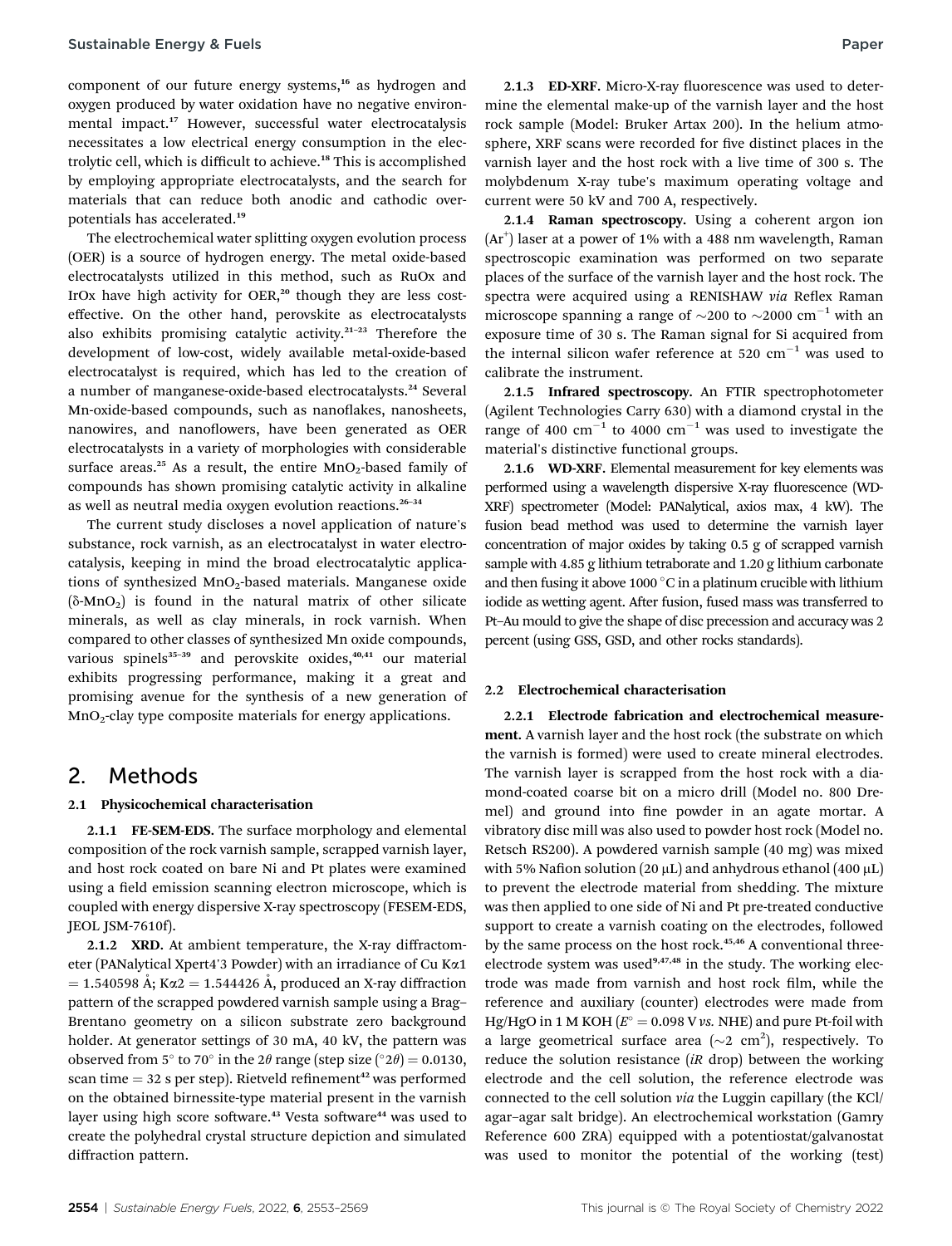

Fig. 1 (a) Synoptic view of varnish coated rock boulders in the field; (b) close-up photograph of the boulder displaying dark rich varnish coated onto the host rock; (c) microscopic image of top varnish layer; (d) cross-sectional view of varnish sample under an optical microscope.



Fig. 2 (a–c) Multi-area (A1-A10) EDS analyses of the rock varnish layer and the host rock reveal a significant difference in the elemental composition; (d) BSE image of the rock varnish sample taken with an FE-SEM at 180 x magnification. The boundary between the varnish layer and the host rock is demarcated; (e and f) surface morphology of the rock varnish sample at  $35000 \times$  magnification images reveal clusters of different size particles and nanoflakes-like morphology.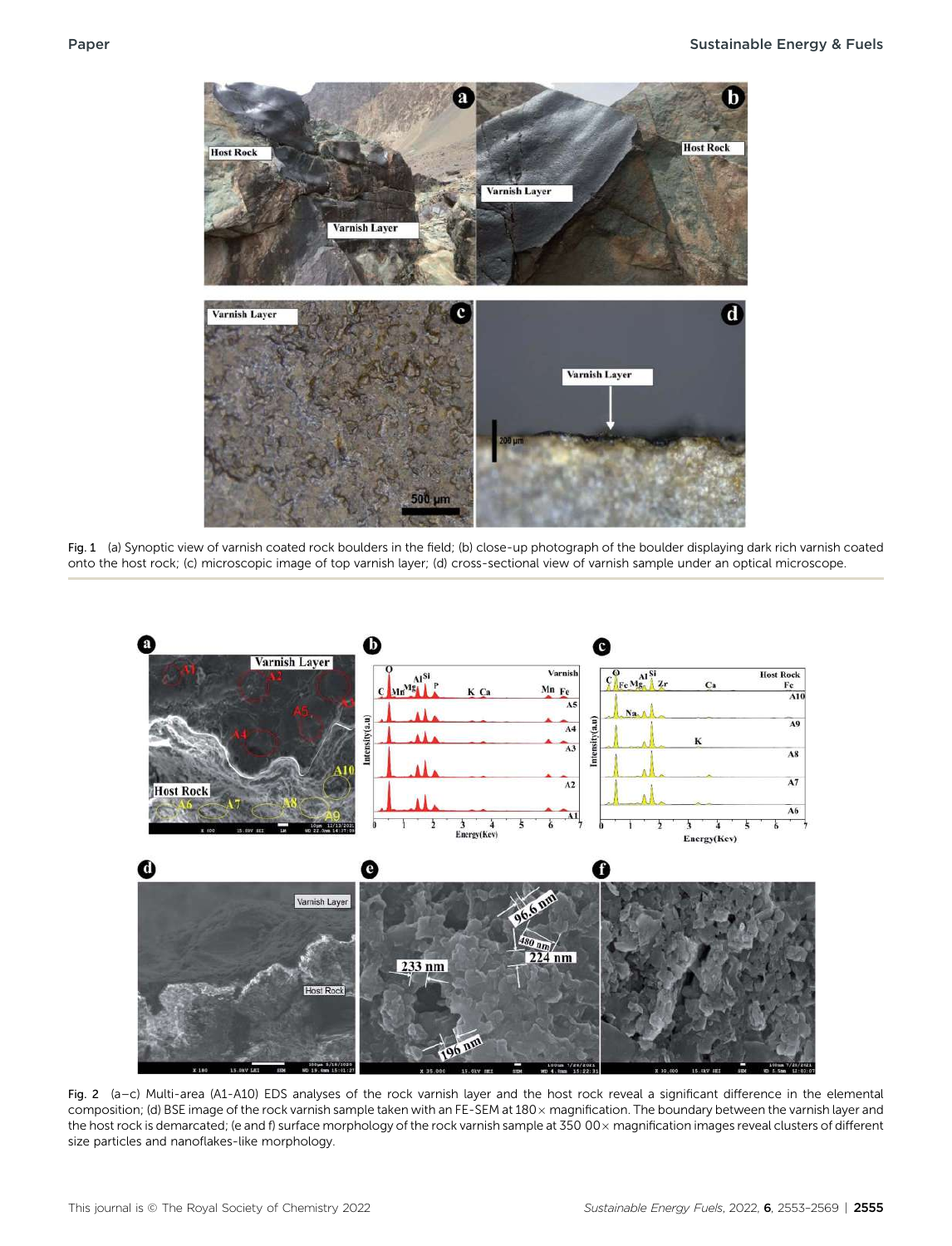electrode in relation to the reference electrode. The cyclic voltammogram (CV) and anodic polarization studies were carried out using corrosion and physical electrochemistry software. All measured potentials were calibrated and converted to the reversible hydrogen electrode (RHE) by utilising  $E_{(RHE)}$  =  $E_{\text{[Hg/Hgo]}} + 0.0591 \times pH + 0.098 \text{ V}^{49}$  where  $E_{\text{[Hg/Hgo]}}$  is the observed potential vs. Hg/HgO, pH is measured to be 13.44 for the 1 M KOH electrolyte, and  $E_{\rm (Hg/HgO)}^{0}$  is 0.098 V for Hg/HgO. Using electrochemical impedance spectroscopy (EIS), the electrochemically active surface area (ECSA) was calculated in terms of roughness factor  $(R_F)$ . The CHI 608C instrument is used to record the ac-impedance spectra in the frequency range 0.01– 100 kHz at a certain dc-potential (100 mV). The electrode/ electrolyte interface was measured using the simplest equivalent circuit model, which consisted of solution resistance  $(R<sub>s</sub>)$  in series with polarization resistance  $(R<sub>P</sub>)$  and parallel to capacitance  $(C)$  (Fig. S13†).

### 3. Results and discussion

#### 3.1 Physicochemical characterization

Rock varnish samples were chipped out of large rock boulders  $\sim$ 80–40 Ma old<sup>50,51</sup> from the high-altitude, extreme environmental, and cold desert region of Ladakh, India (Fig. 1a and b). Brown varnish layer microscopic analysis reveals that the varnish layer thickness varies from millimetres to submicron and is present as a coating on the host rock (Fig. 1c and d). The surface morphology of the varnish layer and the host rock differ signicantly, according to FE-SEM/EDS analysis with BSE image (Fig. 2a). The multi-area elemental analysis also reveals that the varnish layer has a higher Mn content than the host rock (Fig. 2b and c). Birnessitelike particles forming many clusters of several hundred nanometres are also seen in the rock varnish sample<sup>52</sup> (Fig. 2e). Natural birnessite has poorly crystalline structures ( $\delta$ -MnO<sub>2</sub>) with nondefined multiple aggregates of tiny particles, according to the surface morphology of varnish.<sup>53</sup> The particles are arranged in a nanoflakes-like geometry in the varnish layer, which looks to be very similar to the synthesized  $MnO<sub>2</sub>$  nanoflakes<sup>54</sup> (Fig. 2f).

Manganese and iron minerals cause a significant background due to unwanted fluorescence phenomena in mineralogical examinations of varnish surfaces, obscuring the detection of mineral peaks.<sup>55</sup> Furthermore, the varnish layer is made up of manganese and iron oxides that are fused with clay minerals, quartz, and other silicates, making mineral phase identification challenging.<sup>56</sup> The birnessite ( $\delta$ -MnO<sub>2</sub>) phases revealed in the layer, along with the aluminium silicate (albite) and quartz in the varnish sample, were not sharp, but rather found to be nano-crystalline, which complements the morphology of the Mn-oxide particles observed in electron microscopy. Signature peaks in birnessite were observed in the sample,<sup>57–59</sup> at  $d = 7.1 \text{ Å}$  (0 0 1) and  $d = 3.5 \text{ Å}$  (0 0 2), providing practical measurements of the birnessite interlayer. Other phases at  $d = 2.4 \text{ Å} (1 \ 1 \ -1), 2.1 \text{ Å} (1 \ 1 \ -2)$  and 1.8 Å (2 0 2) matched with JCPDS card no. 43-1456. Quartz along with aluminium silicate (albite) was also present in the varnish matrix<sup>60</sup> (Fig. 3a). The other phases contained in the varnish layer were validated using crystallographic information files



Fig. 3 (a) XRD diffractogram showing the mineralogy of varnish layer; (b) comparison plot of the simulated powder diffraction pattern of varnish sample with the experimental diffractogram; (c) polyhedral crystal structure of birnessite  $(\delta - MnO_2)$  present in varnish layer produced using the Vesta software.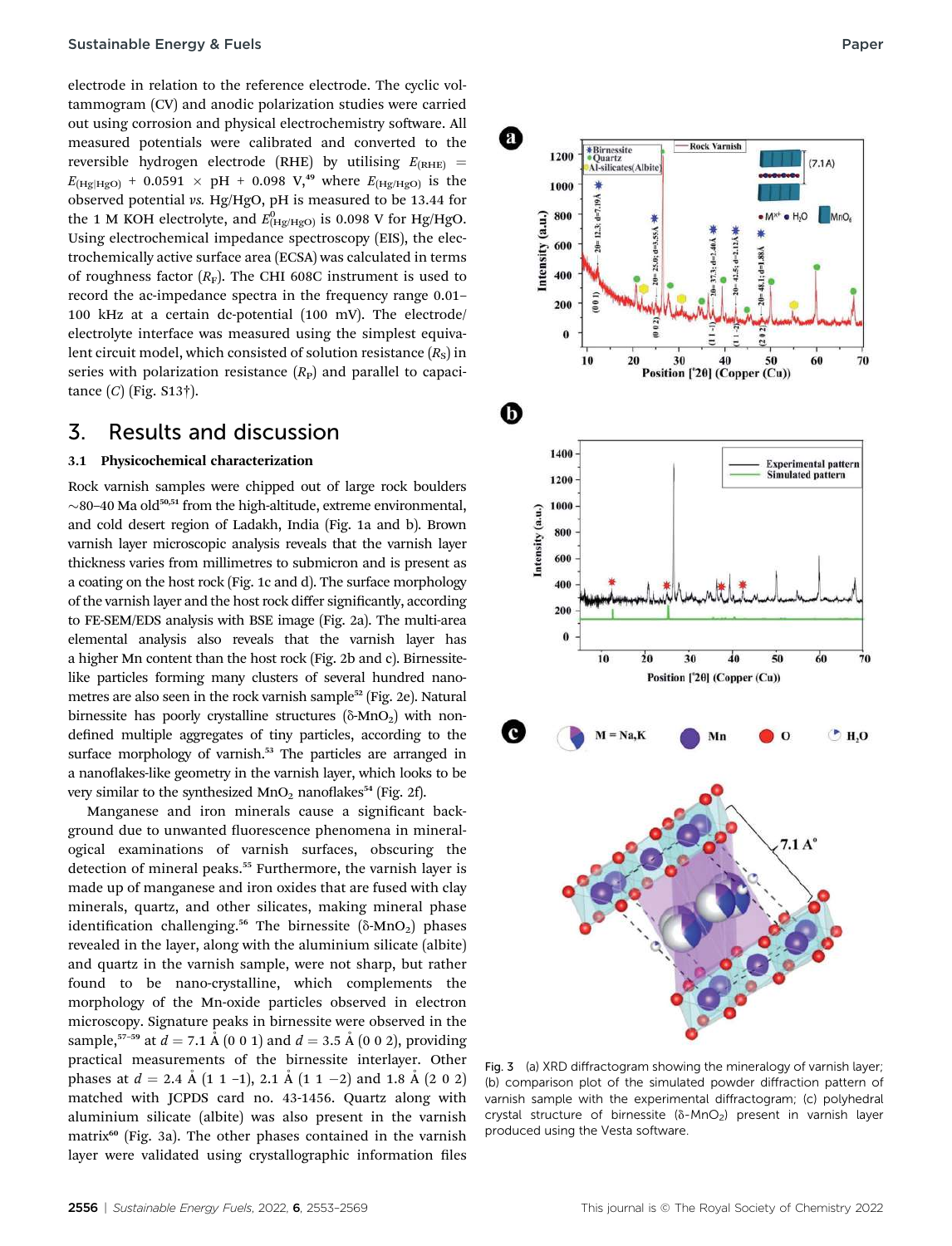Table 1 Structural data obtained after Rietveld refinement of birnessite phase in the varnish layer

| Lattice parameters |            | Bond distances (A) |       |  |  |
|--------------------|------------|--------------------|-------|--|--|
| a(A)               | 5.11914    | Mn-Mn (interlayer) | 7.18  |  |  |
| b(A)               | 2.81155    | Mn-O1 (bridged)    | 1.93  |  |  |
| $c(\AA)$           | 7.17809    | Mn-Mn (intralayer) | 2.921 |  |  |
| $\alpha$ (°)       | 90         | Mn-O1 (terminal)   | 1.91  |  |  |
| $\beta$ (°)        | 101.2862   | $Mn-H2O$           | 3.589 |  |  |
| $\gamma$ (°)       | 90         | $Mn-K$             | 3.956 |  |  |
| Vol. $(\AA^3)$     | 101.3146   | $K-H2O$            | 1.457 |  |  |
| Crystal system     | Monoclinic |                    |       |  |  |
| Point group        | 2/m        |                    |       |  |  |

from COD IDs 96-900-1632 (albite) and 96-900-9667 (quartz). Additionally, Rietveld refinement plots were included along with the crystal structures and refined lattice parameters (Fig. S14, S15, Tables S4, S5†) of quartz and albite, respectively. The presence of aluminium silicates as a major component in layer moiety confirms the presence of clay minerals.<sup>61</sup> The presence of birnessite phases in the varnish matrix was also confirmed using the crystallographic information file from COD ID: 9001272 using the open crystallography database and the AMS file from the American mineralogist crystal structure database. The simulated powder diffraction pattern (Fig. 3b) was correlated with the  $d_{001}$  and  $d_{002}$  basal plane peaks, and the polyhedral crystal structure of the birnessite (Fig. 3c) was derived using the structure refinement parameters as given in Table 1. This is the same as the birnessite materials that were previously synthesised.57,62–<sup>64</sup>

A Raman spectrum was obtained on a varnish coated rock sample with two micro-spots at different locations on the layer denoting RVS1 and RVS2, which depicts two primary peaks of birnessite with  $v1$  (~641 cm<sup>-1</sup>) out-of-plane Mn-O bond<br>stretching and the  $v2$  (~578 cm<sup>-1</sup>) basel plane Mn-O bond stretching and the  $\nu$ 2 ( $\sim$ 578 cm<sup>-1</sup>) basal plane Mn-O bond<br>stretching<sup>59,65</sup> linked to the MnO, octobedron. In the varnish stretching<sup>59,65</sup> linked to the MnO<sub>6</sub> octahedron. In the varnish layer, there is also a secondary band of birnessite at  $\sim$ 295 cm<sup>-1</sup> (ref. 66) (Fig. 4a). The spectrum was also compared with standard MnO<sub>r</sub>, Mn<sub>2</sub>O<sub>3</sub>, Mn<sub>3</sub>O<sub>4</sub>, and  $\delta$ -MnO<sub>2</sub> samples (Fig. S5a and b†), which clearly substantiate the  $\delta$ -MnO<sub>2</sub> structure in the catalyst, with the appearance of bands at  $\sim$ 514 cm<sup>-1</sup> and  $\sim$ 356 cm<sup>-1</sup> in RVS1 and RVS2, which may correspond to  $\nu$ (K–O) vibrations of birnessite as suggested by the spectrum of standard  $\delta$ -MnO<sub>2</sub> (Fig. S5b†), suggesting the birnessite type structure of the catalyst. In contrast, these peaks are missing in other standard MnO<sub>x</sub>, Mn<sub>2</sub>O<sub>3</sub>, and Mn<sub>3</sub>O<sub>4</sub> type structures (Fig. S5a†), which have only prominent Mn–O bond vibration modes around  $\sim$ 640 cm<sup>-1</sup> to  $\sim$ 650 cm<sup>-1</sup>. Micro-spots HRS1 and HRS2 on the host rock, on the other hand, reveal prominent peaks at  $\sim$ 465–466 cm<sup>-1</sup> of the hallmark Si-O symmetric stretch of quartz<sup>67</sup> as well as other  $SiO_2$  vibration modes at 211 cm<sup>-1</sup>,  $264$   $\text{cm}^{-1}$ ,  $265$   $\text{cm}^{-1}$ ,  $355$   $\text{cm}^{-1}$ ,  $356$   $\text{cm}^{-1}$ , and  $1273$   $\text{cm}^{-1}$ , respectively.68,69 Plagioclase minerals in the host rock vibrate at  $\sim$ 509–510 cm<sup>-1</sup> due to oxygen atom motion along the line dissecting the Si-O-Si/Al-O-Al angle in its structure<sup>70</sup> (Fig. 4a). The presence of a manganese oxide type of material in the varnish layer, different from the host rock, is further confirmed



Fig. 4 (a) Multi-spot Raman examination of the varnish layer (RVS1, RVS2) and host rock (HRS1, HRS2) reveals contrast Raman spectra confirming the presence of birnessite in the layer; (b) FT-IR spectra of the varnish layer revealing characteristic peaks; (c) comparative multi-spot EDXRF analysis on five different spots on the varnish and host rock displays the percentage difference in relative elemental concentration between the varnish layer and the host rock.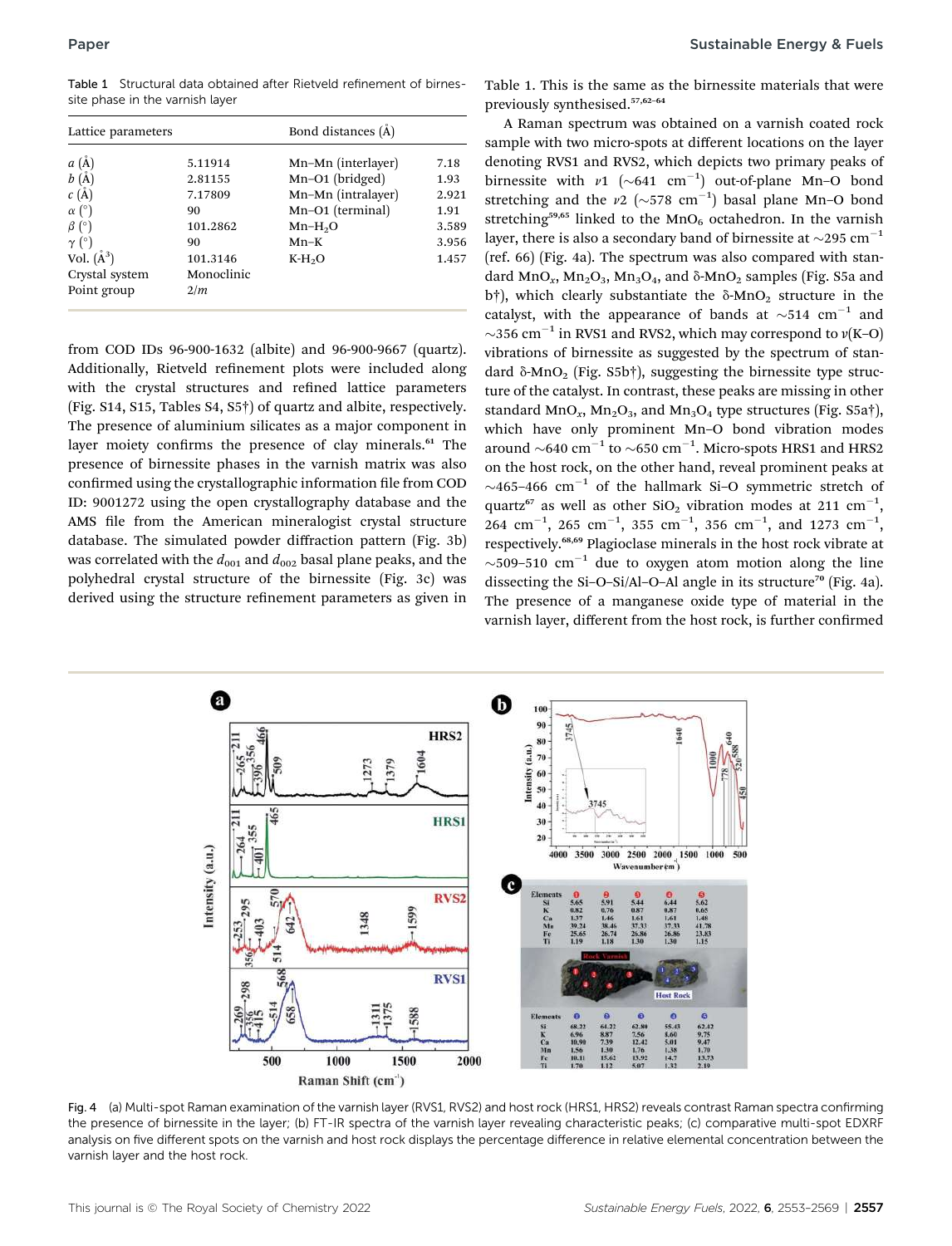

Fig. 5 (a) Diagram illustrating the enrichment factors for the primary elements in a rock varnish sample clearly revealing that Mn is significantly enriched in the varnish sample in comparison to the other elements present. (b) The chondrite normalised plot for the key elements found in the varnish and host rock depicts the relative variance in element abundance as compared to UCC (upper continental crust) values.

by the contrast between Raman peaks in the varnish layer and the host rock.

The IR spectra in this investigation reveal the functional groups present in the varnish layer and distinguish between them. Bands at  $\sim$ 3600–3700 cm<sup>-1</sup> and  $\sim$ 1600 cm<sup>-1</sup> correspond to stretching and bending vibrations of the –OH group of water molecules in birnessite or clay, respectively.<sup>66,71</sup> Mn-O stretching vibrations are represented by bands in the  $\sim$ 400–800 cm<sup>-1</sup> range, with particular bands at  $\sim$ 450 cm<sup>-1</sup> and 520 cm<sup>-1</sup>.<sup>72,73</sup> Quartz signatures with primary bands at  $\sim$ 1000 cm<sup>-1</sup> and  $778$   $cm^{-1}$ , as well as second-order bands of feldspar at  $\sim$ 588 cm $^{-1}$  and 640 cm $^{-1}$ , are assigned to Si-O stretching vibrations, namely the Si–O–Si stretching vibration mode of clay minerals present in the varnish layer<sup>74-76</sup> (Fig. 4b).

The relative elemental concentration of Mn in the varnish layer, which increases to 39% in the layer as compared to 1.5% in the host rock, is revealed by micro-X-ray fluorescence spectrometry with simultaneous multi-elemental analysis performed on 5 different locations. A corresponding reduction in SiO<sub>2</sub> in the layer  $\sim$  5% from  $\sim$  65% in the host rock is also

detected. The presence of Mn enriched material in the layer, which complements the presence of Mn-oxide type material in the varnish layer, is demonstrated by the enrichment of Mn to nearly 30 times in the layer (Fig. 4c).

To better understand the effect of elements other than Mn, which are present as impurities in the varnish layer due to its natural origin, the element concentrations (Table S3†) in the varnish layer and the host rock were determined using the WD-XRF technique by scraping the varnish layer from the host rock and analysing a homogeneous powdered sample by the pressed pellet and fusion bead method. The enrichment factor determined (Table S3†) from these results indicates a significant enrichment factor value ( $EF = 34$ ) for manganese oxide when compared to the host rock (Fig. 5a), indicating a critical function for Mn in catalytic activity and minimal involvement for other elements. The interpretation of EF values is not universal, and multiple cut-off values have been employed as markers of enrichment in a certain element. In general, EF values near 1 are thought to be of crustal origin, whereas those greater than 5 are thought to be of non-crustal origin.<sup>77</sup> On a scale for evaluating the strength of element enrichment based on EF values,  $20 \leq EF \leq 40$  is regarded as being a high level of enrichment.<sup>78</sup>

Furthermore, the elemental concentrations of the varnish and host rock were normalised by chondrite data<sup>79,80</sup> (wherein chondrite provides primordial earth elemental composition) and compared with UCC<sup>81</sup> values, and Mn-oxide concentration in the varnish layer is clearly greater than Mn concentration in chondrite and UCC, whereas all other elements have the same abundance as the upper continental crust (Fig. 5b), indicating that elements other than Mn have a negligible effect on the varnish's catalytic activity as an electrocatalyst. On the other hand, the presence of iron in the varnish layer may improve its electrocatalytic activity by serving as reactivity facilitators or as cocatalysts in synergy with the primary catalyst material, Mn-oxide.<sup>82</sup>

#### 3.2 Electrochemical characterization

The electrocatalytic activity of the materials, rock varnish and host rock (substrate), was investigated using powdered varnish film/host rock film coated on Ni/Pt conductive supports. Scanning electron microscopy was used to examine the morphology of uncoated and coated Ni and Pt supports with the materials (Fig. 6a–f). The morphological structure of the fabricated electrodes appeared to be similar to some agglomerates; the figure shows the uniform distribution of varnish and host rock particles coated onto the Ni/Pt plates. The average particle size of the milled catalyst was calculated by the sophisticated LPSA (laser diffraction particle size analyser) technique and was found to be  $5 \mu m$  (Fig. S6†), with 32% of the total volume of particle size distribution (PSD) belonging to  $\leq$   $\mu$ m fractions, reporting the presence of clay mineral (hydrous layered aluminosilicates) particles in the catalyst,<sup>83</sup> enhancing the OER activity, resulting in rapid adsorption/desorption of ions due to the high exchange capacity and pore volume of clay minerals.<sup>84</sup>

The redox behaviour of the rock varnish and host rock was determined by recording the cyclic voltammogram at the scan rate of 10 mV s<sup>-1</sup> in 1 M KOH at 25 °C in the potential region 0.0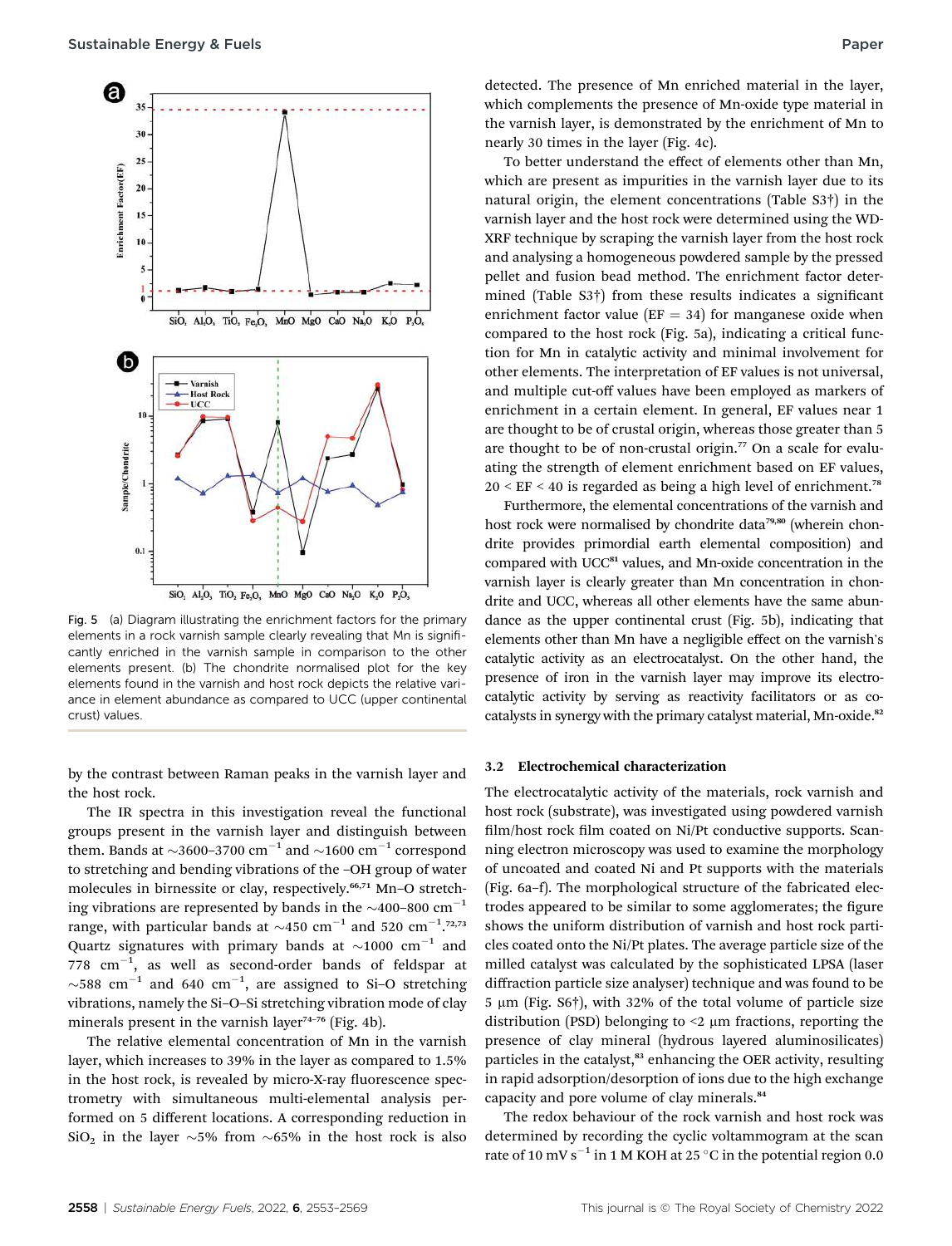

Fig. 6 SE micrographs and respective EDS spectra in the inset (a, c) bare nickel plate; (b) rock varnish powder-coated on nickel plate; (d) host rock powder-coated on nickel plate; (e) bare platinum plate; (f) rock varnish powder-coated on the platinum plate.

to 0.7 V vs. Hg/HgO or 0.9 to 1.6 V vs. RHE (Fig. 7a and b). Various parameters such as peak separation potential ( $\Delta E = E_{Pa}$ )  $-E_{\text{Pe}}$ , formal redox potential  $[E^{\circ} = (E_{\text{Pa}} + E_{\text{Pe}})/2]$ , anodic peak current  $(i_{\rm p_{\rm a}})$ , and cathodic peak current  $(i_{\rm p_{\rm c}})$  were estimated from the voltammetric curve as given in Table 2. Prior to OER, curves display anodic and cathodic peaks. The CV curves of the rock varnish and host rock are identical in form, except for their anodic and cathodic peak potential values (Table 2). Moreover, the values of anodic and cathodic peak currents in rock varnish are lower than that of the host rock (Table 2), and this variation can be attributed to the passivation of the nickel substrate by

the rock varnish as a result of the adsorption–desorption of the  $OH<sup>-</sup>$  ions occurring at the varnish/electrolyte interface due to the presence of clay minerals- $MnO<sub>2</sub>$  amalgam present in the varnish layer, where readily exchangeable anions were being adsorbed on the exchangeable sites,<sup>85</sup> which is not present in the host rock owing to larger current density in the case of host rock as compared to rock varnish. However, the catalytic film remains stable during the cyclic process. The oxygen evolution reaction in rock varnish begins at a lower potential of 558 mV, whereas OER in the host rock begins at a slightly higher potential of 582 mV, indicating better efficiency towards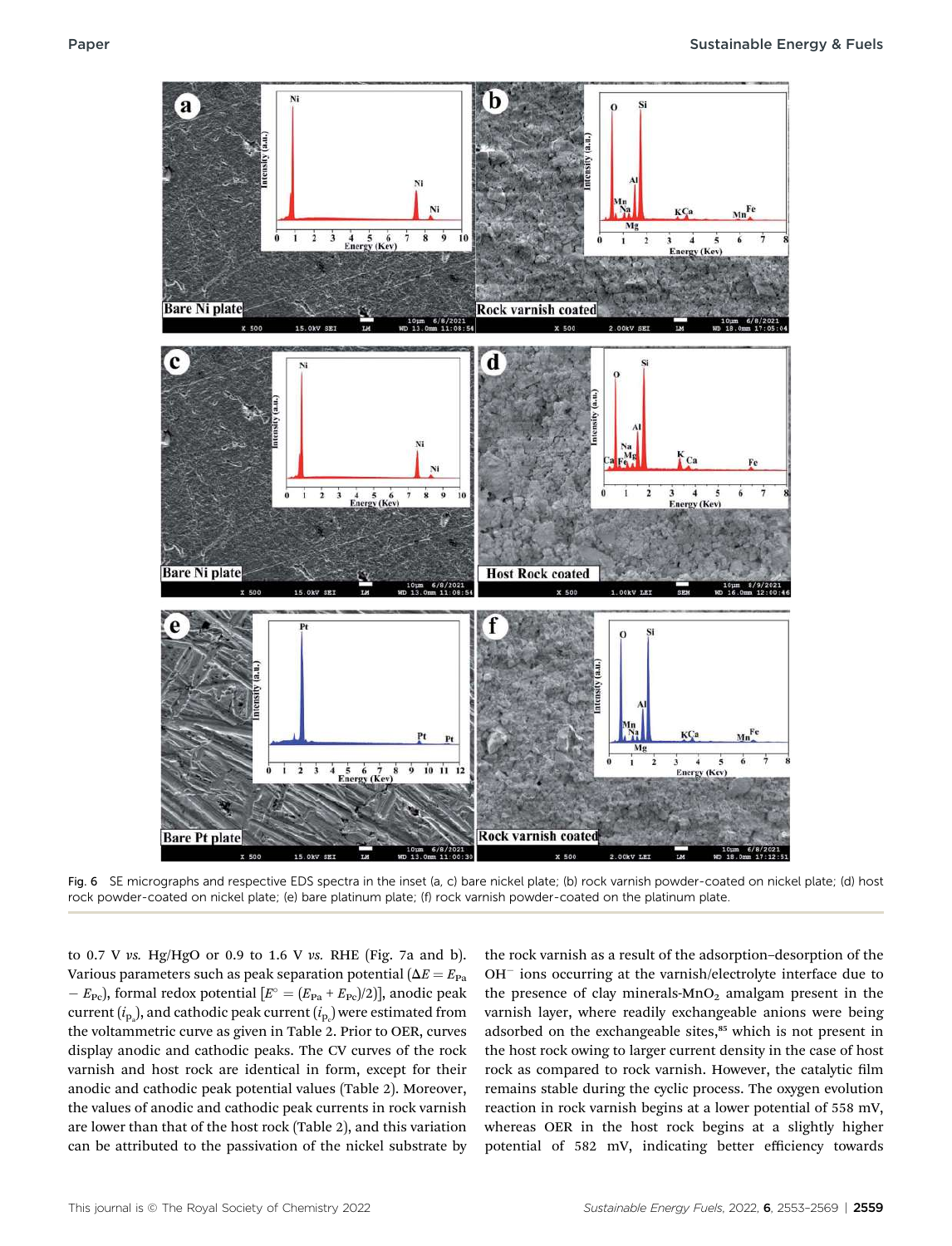

Fig. 7 (a, b) Cyclic voltammograms of the rock varnish film and host rock electrode on Ni at 10 mV s<sup>-1</sup> scan rate in 1 M KOH at (25 °C); (c) plot of  $|i_P|$  vs. (scan rate)<sup>1/2</sup> for the rock varnish film and the host rock film on Ni in 1 M KOH (25 °C).

Table 2 Values of the cyclic voltametric parameters in 1 M KOH at 25 °C (scan rate  $=$  10 mV s<sup>-1</sup>)

| Electrode       | $E_{\text{Pa}}$ mV <sup>-1</sup> | $E_{\rm{Pc}}$ /mV | $\Delta E_{\rm P}$ mV <sup>-1</sup> | $E^{\circ}/mV$ | $i_{\rm p}$ /mA cm <sup>-2</sup> | $i_{\rm p}$ /mA cm <sup>-2</sup> | $l_{\rm P_a}$<br>$i_{P_c}$ |
|-----------------|----------------------------------|-------------------|-------------------------------------|----------------|----------------------------------|----------------------------------|----------------------------|
| Ni/rock varnish | 512                              | 406.2             | 105.8                               | 459.1          | 3.3                              | 1.6                              | 2.0                        |
| Ni/host rock    | 475                              | 351.5             | 123.5                               | 413.2          | 5.4                              | 3.5                              | $1.5\,$                    |

electrochemical processes (Fig. 7a and b), with the ratio of anodic and cathodic peak current observed to be 2.0 and 1.5 due to irreversible reaction. The CV curves obtained under analogous experimental circumstances at varied potential scan speeds between 10-100 mV  $s^{-1}$  from 0.0 to 0.65 V are quite similar to the CV curves recorded under similar experimental conditions (Fig. 7a and b). The straight line obtained in the plot of  $|i_{\rm P}|$  vs. square root of scan rate (Fig. 7c) indicates that the surface redox process is diffusion controlled.<sup>45</sup>

The adoption of nickel substrate as the support material in this investigation was motivated by many benefits described in prior publications,<sup>86–91</sup> and it was also found to be compatible with the natural material under consideration in terms of adherent support. Although Ni can operate as a pre-catalyst by providing OER sites and supporting the catalyst, the material's electrocatalytic efficiency has been supported. Noble electrodes such as Au and Pt are suitable alternatives for support in testing the material's performance; however, Au itself shows a Tafel slope of 30–40 mV dec<sup>-1</sup> during the electrochemical process.<sup>92</sup> Pt, on the other hand, does not engage in the OER process, as revealed by isotopic studies.<sup>93</sup> Hence, Pt was also chosen for the comparative investigation of varnish activity and order studies (Fig. 8a and b). Additionally, the CV curve of rock varnish on Pt support recorded in the same potential region did not exhibit any redox peaks under similar experimental conditions (Fig. 9c). This suggests that the redox peaks originated from the oxidation–reduction of Ni-substrate, which undergoes contact with the electrolyte (KOH) through pores, cracks, and intercrystallite gaps.<sup>94,95</sup> It indicates the rock varnish's efficiency as an electrocatalyst, with its anion-exchange capacity and surface chemico-physical characteristics supporting fast hydration in an aqueous solution, culminating in wetting the whole film thickness. Tafel polarization curve in a certain potential region was determined at 0.2 mV  $s^{-1}$  of scan rate in 1 M KOH to compare the electrocatalytic activity of rock varnish on the Pt electrode (Fig. 9d). On Pt, the reaction sequence of OER was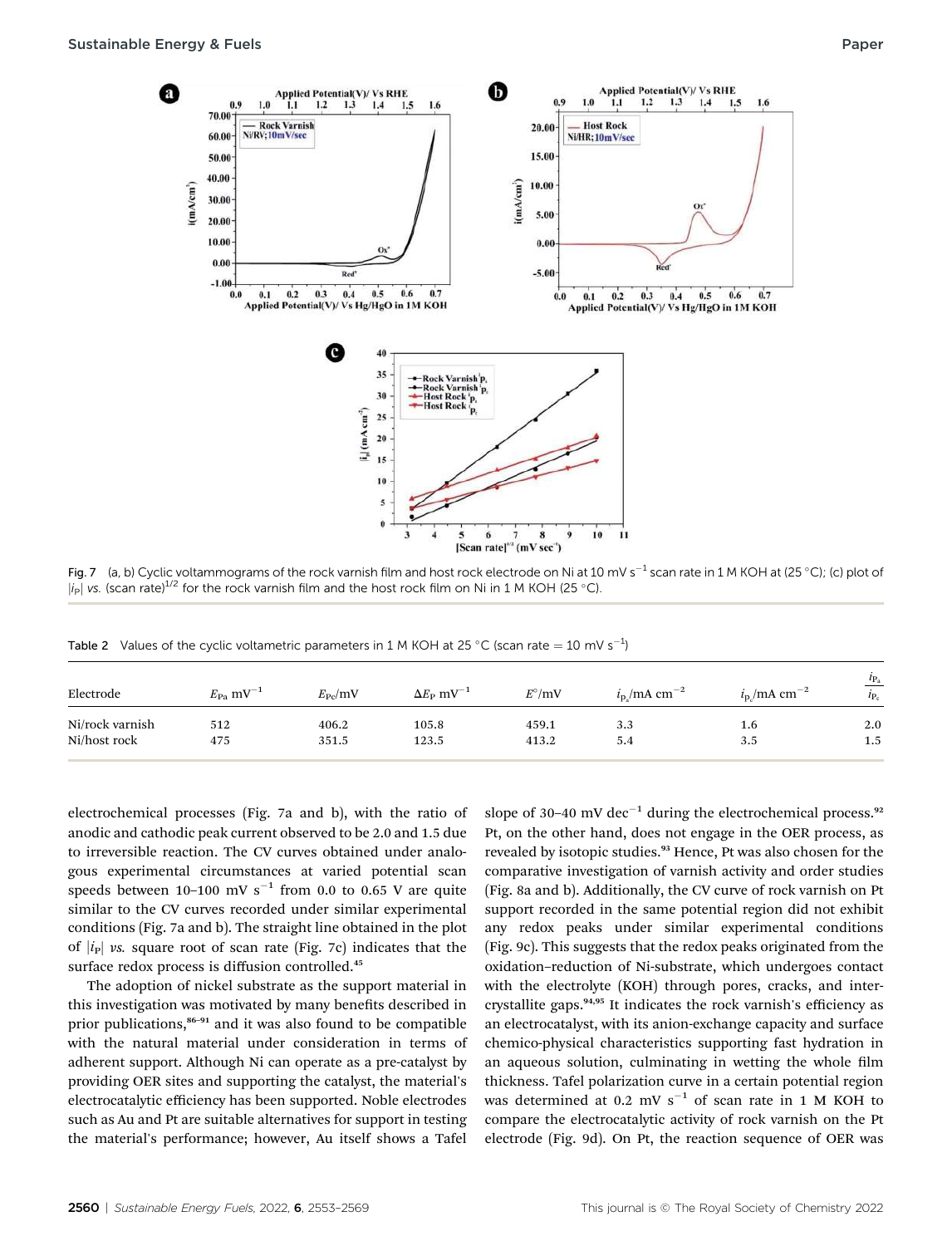

Fig. 8 (a) Tafel plots for oxygen evolution on the rock varnish on Pt at varying KOH concentrations ( $\mu = 1.5$ ) at 25 °C; (b) plot of log *i vs.* log [OH<sup>-</sup>] at a constant applied potential ( $E = 650$  mV, 700 mV) for rock varnish film on Pt at 25 °C depicting the first order process.

established by recording the anodic polarization curve with four distinct KOH concentrations, namely 0.25 M, 0.5 M, 1.0 M, and 1.5 M (Fig. 8a). Log i at a given potential was calculated from the polarization curves and displayed against log  $C_{OH}$  (Fig. 8b).

3.2.1 Electrocatalytic activity. The iR-corrected comparative anodic Tafel polarization curves of rock varnish and host rock film electrodes on Ni at a scan rate of 0.2 mV  $s^{-1}$  in 1 M KOH at 25 °C (Fig. 12a) show a better electrocatalytic nature for the rock varnish than the host rock, respectively, in the potential region up to (1 V vs. Hg/HgO). The observed value of the Tafel slope reveals that both rock varnish and host rock follow similar electrochemical mechanistic paths in the lower potential region, which is close to 2(2.303RT/3F). Contrary to this, in the higher potential region, they follow  $2(2.303RT/F)$ . It is noteworthy that the Tafel slope values (46 and 49 mV  $dec^{-1}$ ) obtained in the present study on both Ni and Pt electrodes coated with rock varnish, respectively (Fig. 9b and d), are similar to those found in the case of highly active Mn-based electrocatalyst materials as compared in Fig. 11.

The electrocatalytic activity was estimated from the polarisation curve in terms of the current density at overpotential  $(\eta)$ 450 mV. ' $\eta$ ' is the anodic overpotential, which is also known as the formal overpotential and is determined by the relation  $\eta = E$ 

 $-E_{\text{O}_2/\text{OH}}$ <sup>-</sup>,<sup>38</sup> where, *E* and  $E_{\text{O}_2/\text{OH}}$ <sup>-</sup> (=0.303 V vs. Hg/HgO) are the applied potentials across the electrocatalyst/1 M KOH interface and the theoretical equilibrium Nernst potential in 1 M KOH at 25 °C, respectively. The observed electrocatalytic activity of the rock varnish at 10 mA  $cm^{-2}$  is compared with the literature as given in Table 5 and found to be on par with most of the synthesized Mn-based electrocatalysts. Varnish coated on Pt electrode also shows promising results with Tafel slope of 49 mV dec<sup>-1</sup> and current density of 5 mA cm<sup>-2</sup> at lower overpotential  $(\eta)$  of 532 mV, which is superlative than the highly efficient layered manganese oxide bilayer catalyst reported earlier.<sup>96</sup> This demonstrates that the activity observed is attributable to the material exclusively and that Ni support does not totally operate as OER sites because the bare Pt metal has a high Tafel slope value of 162 mV dec $^{-1.97}$  To normalize the material loading on the substrate, the activity was also calculated in terms of current density per mg at 450 mV. All these estimated values are listed in Table 4. The values given in the table show that the electrocatalytic activity of rock varnish is about 7 times higher than that of the host rock. The former produced  $j = 15.0$ mA  $cm^{-2}$  mg<sup>-1</sup> at 450 mV, while in the case of latter (host rock), it is observed as  $j = 1.9$  mA cm<sup>-2</sup> mg<sup>-1</sup> at the same potential. This increase in the electrocatalytic property of rock varnish might be due to the presence of clay minerals in addition to oxides of Mn and Fe, as reported in a recent study.<sup>98</sup> As clay minerals have thin sheet silicate structures with extremely fine particle sizes and charged surfaces, the adsorption and desorption processes in clay minerals empower the adsorption of electrolytes with electrode material and thereby enhance the rate of OER. To explain the mechanism, the reaction order of OER was determined by recording the anodic polarization curve with both Ni and Pt coated electrodes (Fig. 8a and 12b, c) with four different KOH concentrations, viz. 0.25 M, 0.5 M, 1.0 M, and 1.5 M. The electrical intensity of each solution was kept uniform by maintaining the ionic strength constant ( $\mu = 1.5$ ) with  $KNO<sub>3</sub>$  inert electrolyte. From the polarization curves, log i was estimated at a certain potential and plotted against  $log C<sub>OH</sub>$ . The value of the reaction order, which is determined by measuring the slope of the straight line obtained in the plot of log *i versus* log  $C_{OH}$  (Fig. 8b and 12d), was found to be almost unity.

In order to further substantiate the findings obtained on rock varnish coated on Ni and Pt substrates, comparative electrochemical measurements on bare Ni and bare Pt substrates were obtained (Fig. 9a–d). The nature of CV of both bare Ni and Pt is the same as that of coated substrates. However, the oxygen evolution reaction in rock varnish coated on a Ni substrate begins at a lower potential of 558 mV, whereas the OER in a bare Ni electrode begins at a slightly higher potential of 650 mV, indicating the materials' better efficiency towards electrochemical processes. Clearly coated electrodes show better OER current at 1.6 V (vs. RHE) when compared to bare electrodes (Fig. 9a, c, S4a†). Furthermore, the comparative activity of bare substrates (Ni and Pt) was observed, with higher Tafel slope values of 91 mV dec $^{-1}$  and 132 mV dec $^{-1}$ , respectively (Fig. 9b and d). The electrocatalytic activity of the bare Ni electrode was 33 mA at an overpotential of 450 mV, whereas the activity of the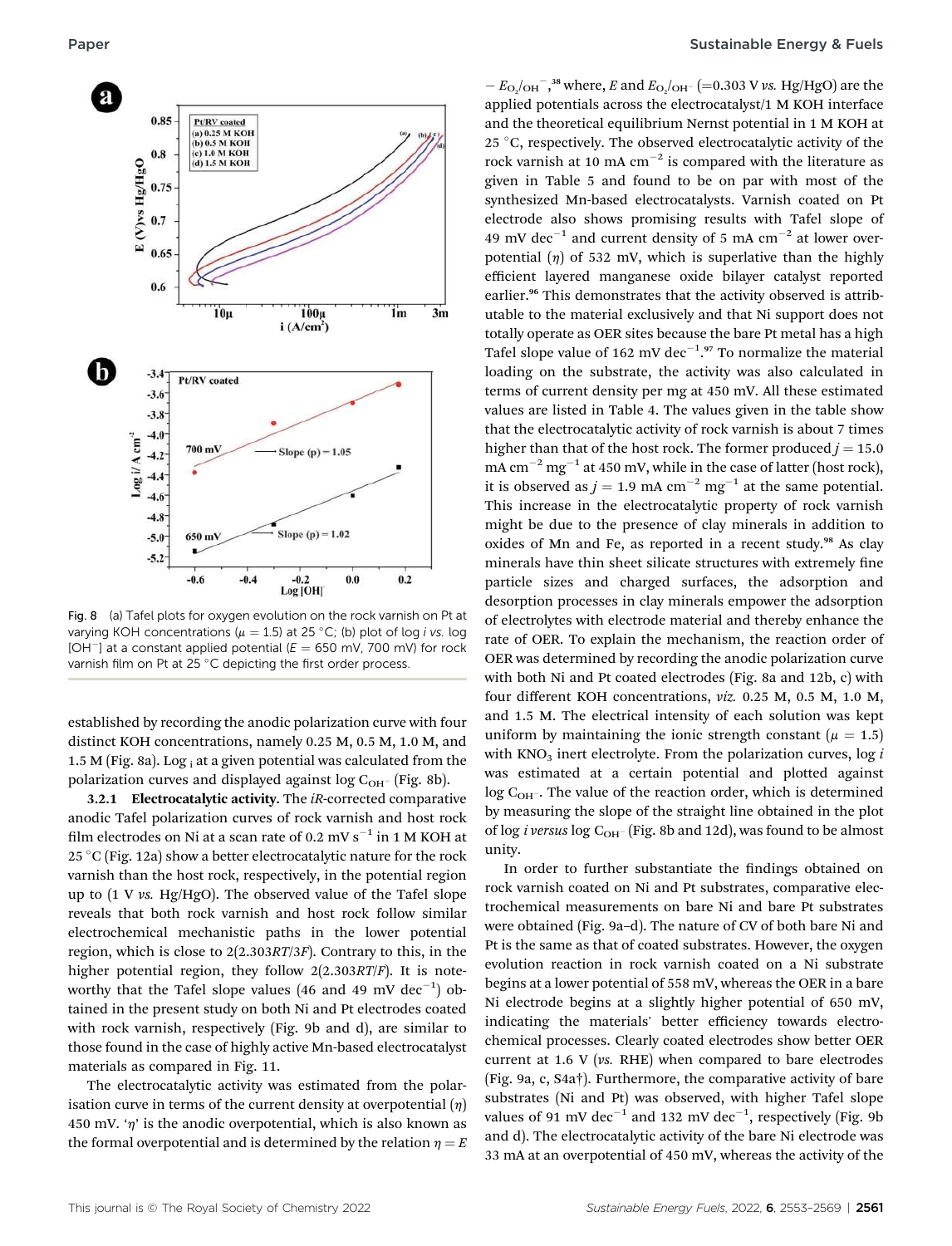

Fig. 9 (a) Comparative cyclic voltammograms of the bare Ni and rock varnish coated Ni electrodes in 1 M KOH at (25 °C); (b) Tafel plots correlating oxygen evolution on the bare Ni and rock varnish coated Ni electrodes at 25 °C in 1 M KOH; (c) comparative cyclic voltammograms of the bare Pt and rock varnish coated Pt electrodes in 1 M KOH at 25 °C; (d) Tafel plots correlating oxygen evolution on the bare Pt and rock varnish coated Pt electrodes at 25 °C in 1 M KOH.

Table 3 Comparative electrochemical characteristics of rock varnish on different substrates

|                                                  | Electrodes                      |       |                                          |           |                                 |       |
|--------------------------------------------------|---------------------------------|-------|------------------------------------------|-----------|---------------------------------|-------|
|                                                  | Bare Ni                         | RV/Ni | Bare Pt                                  | RV/Pt     | Bare GC                         | RV/GC |
| Activity at 450 mV (over potential) or 753<br>mV | 33 mA                           | 78 mA | $114 \mu A$                              | $1.65$ mA | $14.5 \mu A$                    | 58 µA |
| Activity increase                                | $(2.3 \times 1)$<br>electrode)  |       | $\sim$ 14.5 times the bare<br>electrode) |           | (4 times the bare<br>electrode) |       |
| Tafel slope $(mV dec^{-1})$                      | 91                              | 46    | 132                                      | 49        | 93                              | 76    |
| Decrease of Tafel slope $(mV dec^{-1})$          | 1.9 times the bare<br>electrode |       | 2.7 times the bare<br>electrode          |           | 1.2 times the bare<br>electrode |       |

Table 4 Electrode kinetic parameters for OER on rock varnish and host rock in 1 M KOH at 25 °C

|              |                               |                                        | Order   | Apparent current density<br>$iapp$ (mA cm <sup>-2</sup> ) at over<br>potential (mV) | True current density<br>$i_{true}$ (mA cm <sup>-2</sup> ) at over<br>potential (mV) | Current density (mA $cm^{-2}$ )                |  |
|--------------|-------------------------------|----------------------------------------|---------|-------------------------------------------------------------------------------------|-------------------------------------------------------------------------------------|------------------------------------------------|--|
| Electrode    | Loading<br>$\rm (mg~cm^{-2})$ | Tafel slope<br>$(mV \text{ dec}^{-1})$ |         | 450                                                                                 | 450                                                                                 | per mg at 450 mV<br>(specific current density) |  |
| Rock varnish | 5.2                           | 46                                     | 1.1     | 78.0                                                                                | 94.0                                                                                | 15.0                                           |  |
| Host rock    | 25.7                          | 52                                     | $1.2\,$ | 49.0                                                                                | 75.3                                                                                | 1.9                                            |  |
|              |                               |                                        |         |                                                                                     |                                                                                     |                                                |  |

material coated on the Ni substrate was found to be 78 mA at 450 mV (Fig. 9b). Consequently, at an overpotential of 450 mV, the activity of bare Pt was found to be 114  $\mu$ A, which was lower

than the activity of the material coated on the Pt substrate, which used to be 1.65 mA (Fig. 9d). Additionally, electrochemical measurements were also performed on a glassy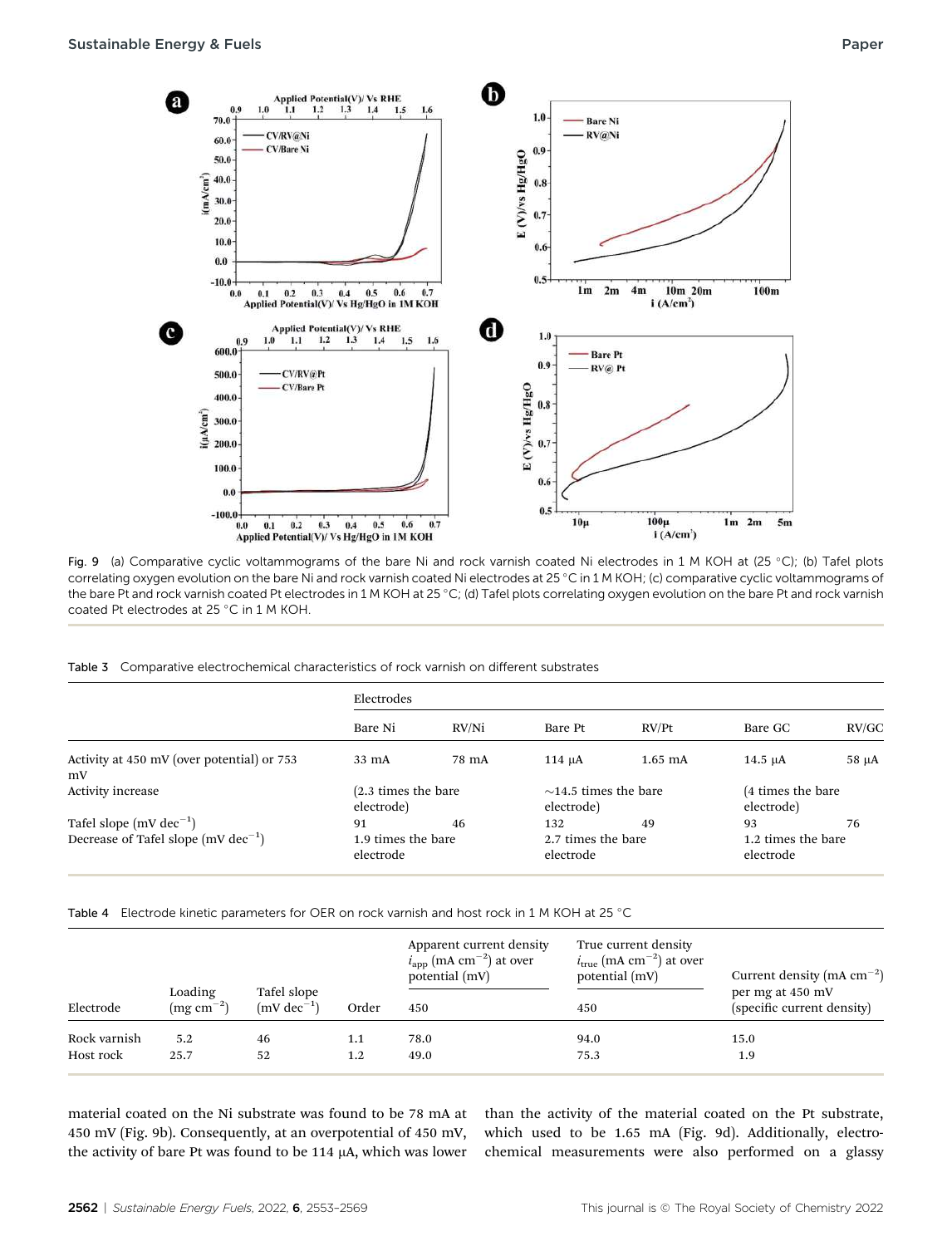#### Table 5 A comparative report with highly active Mn-oxides in 1 M KOH

|                                                                               |                                 | OER performance |                            |                          | References     |  |
|-------------------------------------------------------------------------------|---------------------------------|-----------------|----------------------------|--------------------------|----------------|--|
| Electrocatalyst                                                               | Synthesis method                | $KOH$ $[M]$     | $I$ (mA cm <sup>-2</sup> ) | $\eta$<br>(mV)           |                |  |
| $\epsilon$ -MnO <sub>2</sub> microspheres                                     | Solid state reaction            | $\mathbf{1}$    | 10                         | 420                      | 101            |  |
| α-MnO <sub>2</sub> nanowires@Ti foil                                          | Electrochemical                 | $\mathbf{1}$    |                            | $\overline{\phantom{0}}$ | 26             |  |
| α-MnO <sub>2</sub> nanosheets@Ti foil                                         | Electrochemical                 | $\mathbf{1}$    |                            |                          | 26             |  |
| $\alpha$ -MnO <sub>2</sub> (a)Ti foil cotton wool structure                   | Electrochemical                 | $\mathbf{1}$    |                            | $\overline{\phantom{0}}$ | 26             |  |
| $\alpha$ -MnO <sub>2</sub> nanorods                                           | Hydrothermal                    | $\mathbf{1}$    | 10                         | 450                      | 27             |  |
| Mn <sub>2</sub> O <sub>3</sub> nanotube arrays@Ni foam                        | Heat treatment                  | $\mathbf{1}$    | 10                         | 270                      | 102            |  |
| Porous $\alpha$ -Mn <sub>2</sub> O <sub>3</sub> @FTO                          | Electrodeposition               | $\mathbf{1}$    | 10                         | 370                      | 31             |  |
| Porous $Mn_2O_3$                                                              | Electrodeposition               | $\mathbf{1}$    | 0.1                        | 170                      | 32             |  |
| Porous $Mn_3O_4$                                                              | Electrodeposition               | $\mathbf{1}$    | 0.1                        | 290                      | 32             |  |
| $Mn_3O_4$ nano-octahedra                                                      | Wet chemical                    | $\mathbf{1}$    | 10                         | 287                      | 103            |  |
| $CDS_{0.15}$ -MnO <sub>2</sub> nanoskeleton-<br>nanoflowers                   | Hydrothermal                    | $\mathbf{1}$    | 10                         | 343                      | 33             |  |
| Co-MnO <sub>2</sub> ultrathin nanosheets                                      | Wet chemical                    | $\mathbf{1}$    | 10                         | 279                      | 104            |  |
| Co-MnO <sub>2</sub> nanoporous                                                | Electrochemical deposition      | $\mathbf 1$     | 10                         | 400                      | 105            |  |
| (Fe,Co,Ni)-MnO <sub>2</sub> @arbon paper ultrathin<br>nanosheets              | Electrodeposition               | $\mathbf{1}$    | 20                         | 390                      | 106            |  |
| $MnO2-Cs+ nanosheets$                                                         | Exfoliation                     | $\mathbf{1}$    | 5                          | 613                      | 107            |  |
| $\alpha$ -(K)MnO <sub>2</sub> nanoneedles                                     | Wet chemical method             | $\mathbf{1}$    | 10                         | 440                      | 108            |  |
| Mn-Ni LDH nanomaterial                                                        | Wet chemical                    | $\mathbf{1}$    | 10                         | 420                      | 109            |  |
| $Ni-Mn3O4$                                                                    | Coprecipitation and calcination | $\mathbf{1}$    | 10                         | 283                      | 110            |  |
| NiCo <sub>2</sub> O <sub>4</sub> @MnO <sub>2</sub> nanoneedles-<br>nanoflakes | Hydrothermal                    | $\mathbf{1}$    | 10                         | 337                      | 111            |  |
| MnO <sub>2</sub> @NiCoS<br>nanoparticles@nanosheets                           | Hydrothermal                    | $\mathbf{1}$    | 10                         | 170                      | 112            |  |
| $MnO_2/NiCo_2O_4$ nanoparticles-<br>nanosheets                                | Hydrothermal                    | $\mathbf{1}$    | 10                         | 340                      | 113            |  |
| MnO <sub>2</sub> @Pd@C nanorods-nanoparticles-<br>spheres                     | Hydrothermal                    | $\mathbf{1}$    | 2.6                        | 700                      | 114            |  |
| $Mn_3O_4$ -Co <sub>x</sub> Mn <sub>3-x</sub> O <sub>4</sub> @Ni foam          | Seed growth                     | $\mathbf{1}$    | 10                         | 284                      | 115            |  |
| $Mn_3O_4@G-Ph-SN$                                                             | Hydrothermal                    | $\mathbf{1}$    | 10                         | 473                      | 116            |  |
| N-MOF-MnO <sub>2</sub> composite nanoparticles-<br>nanowires                  | Wet chemical method             | $\mathbf{1}$    | 10                         | 260                      | 117            |  |
| $MnO_2$ -CoP <sub>3</sub> /Ti nanowires                                       | Wet chemical                    | $\mathbf{1}$    | 10                         | 288                      | 118            |  |
| $MnO2/Ti$ nanowires                                                           | Wet chemical                    | $\mathbf{1}$    | 10                         | 400                      | 119            |  |
| $Mn3O4$ nanoparticles-CNTs                                                    | Wet impregnation                | $\mathbf{1}$    | 10                         | 410                      | 120            |  |
| CoO-hi- $Mn_3O_4$                                                             | Chemical coupling               | $\mathbf{1}$    | 10                         | 378                      | 121            |  |
| Rock varnish@Pt                                                               | Natural                         | $\mathbf{1}$    | 5                          | 536                      | *Current study |  |
| Rock varnish@Ni                                                               | Natural                         | $\mathbf{1}$    | 10                         | 312                      | *Current study |  |

carbon (GC) electrode (Fig. S3, S4†). The coated GC electrode shows a similar trend to that of Ni and Pt coated varnish material, pointing towards better electrocatalytic activity. When comparing bare and coated GC electrodes, the nature of the CV curve was found to be the same in both. However, the OER current density was found to be  $\sim$ 3 times higher in the coated GC electrode than in the bare GC. (Fig. S4a†). Similarly, better electrocatalytic properties were observed on the coated GC substrate in comparison to the bare GC, with a lower Tafel slope of 76 mV dec<sup>-1</sup> and a current density of 58  $\mu$ A, whereas the latter shows a higher Tafel slope of 93 mV dec<sup>-1</sup> and a current density of 14.5  $\mu$ A. (Fig. S4b†). Clearly, the material shows better electrocatalytic performance when compared to bare GC. Typically, rock varnish performs better than bare electrodes in terms of electrochemical properties, with lower Tafel slope values and better electrocatalytic activity (Table 3). The influence of the substrates on OER measurements was investigated using data, as provided in Table 3, derived from anodic polarization Tafel curves for oxygen evolution on bare Ni, Pt, GC electrodes and their coated counterparts (Fig. 9b, d, S4b†). It may be established that regardless of the substrate utilized (Ni, Pt, GC), rock varnish has higher relative activity than bare electrodes. Furthermore, the sequence of OER activity is Ni@RV > Pt @RV > GC@RV. This tendency might be explained by the synergistic action of the trimetallic trio of Mn-Fe-Ni,<sup>99</sup> which can be attributed to the contribution of Mn, Fe from rock varnish, and Ni from the substrate, resulting in this enhanced OER performance.

The electrochemically active surface area (ECSA), *i.e.*, roughness factor  $(R_f)$  of the catalytic material film, was estimated from the double layer capacitance  $(C_{\text{dl}})$  of the film: electrolyte interface, determined by AC impedance measurements. Fig. 10(a) and (b) represent the Bode plot for the rock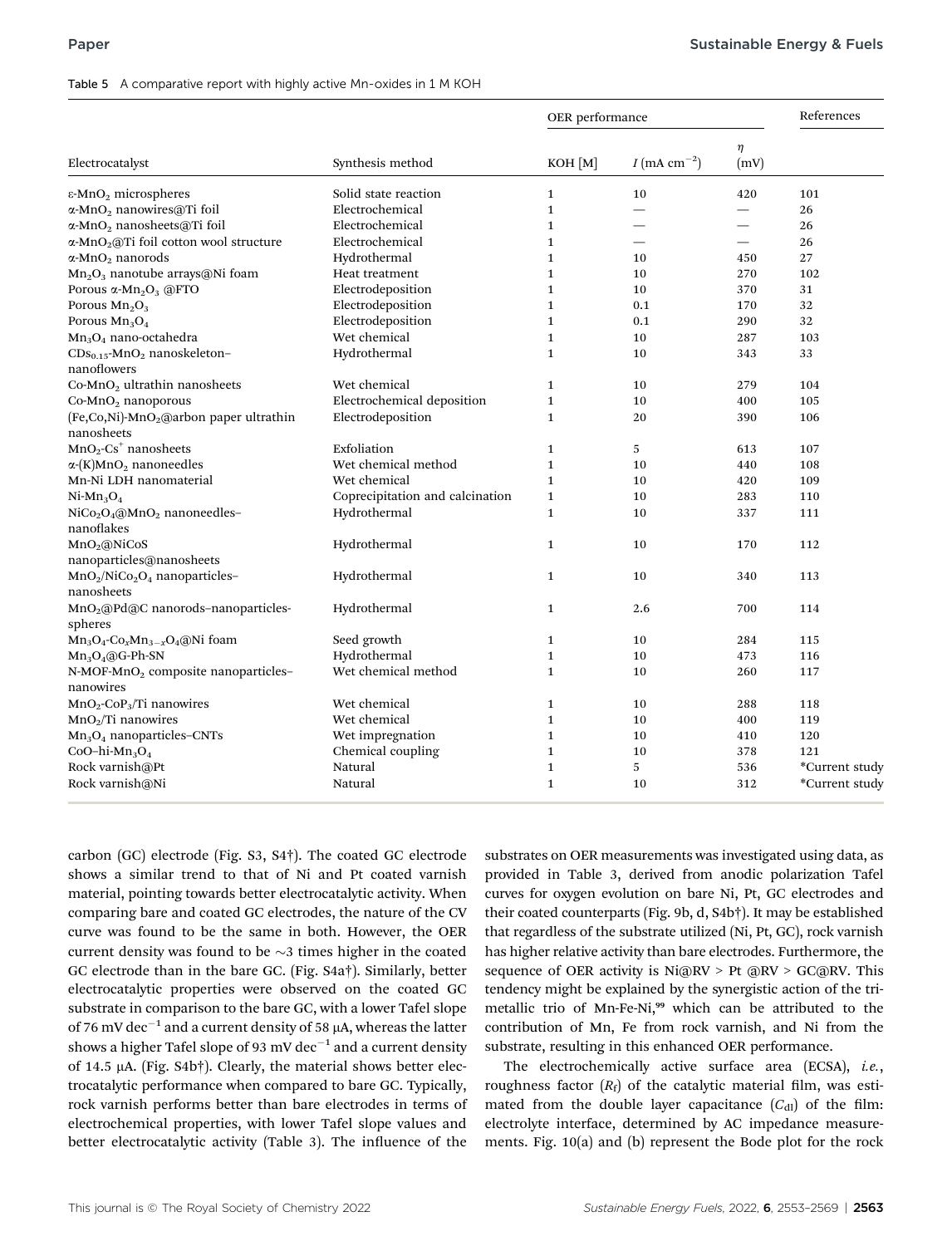

Fig. 10 (a, b) Typical Bode plot: varnish and host rock: KOH (1 M) interface at 25  $\degree$ C.

varnish and host rock, recorded in a wide range of frequency, 0.01 Hz to 100 kHz, at 100 mV. At this potential, the contribution of any faradaic process is assumed to be negligible, and ECSA  $(R_F)$  was estimated with reference to the  $C_{\text{dl}}$   $(=$  40  $\mu$ F cm<sup>-2</sup>) of the smooth surface.<sup>100</sup> The value of  $C_{d1}$  (=1/Z) for the electrode/electrolyte interface was measured by representing the data as Bode plots log Z versus log f, and  $\theta$  versus log f, and extending the linear capacitance zone to the  $log|Z|$  axis at a frequency of 0.16 Hz ( $\omega$  = 1). The roughness factors computed for rock varnish and host rock were 0.83 and 0.65, respectively, with a 0.8 slope value. The relatively higher ECSA value of rock varnish over the host rock clearly connects with its better electrocatalytic performance, whereas values <1 imply a bigger particle size of the material grains, which is complemented by SEM morphological examination of particle size (Fig. 2e and f) due to its natural origin.

3.2.2 Thermodynamic properties. To know the effect of temperature on OER, electrodes of rock varnish and host rock were also tested for the determination of standard electrochemical energy of activation  $(\Delta H_{\text{el}}^{o\neq})$ , standard entropy of activation ( $\Delta S^{\circ\neq}$ ), and standard enthalpy of activation ( $\Delta H^{\circ\neq}$ ). With this motive, an anodic polarization curve was recorded at different temperatures ranging from 25 to 55 °C in 1 M KOH (Fig. 13a and



Fig. 11 Comparative chart depicting Tafel slopes of reported manganese-based electrocatalysts for water oxidation reaction with the current study.<sup>26,27,31,33,101,102,103,104,105,106,107,108,109,110,111,112,113,115,116,117,118.</sup>

b). During the operation of this experiment, the temperature of the reference electrode was kept constant (25  $\pm$  2 °C). Current density data was noted with each curve at a particular potential, and an Arrhenius plot, log i vs.  $1/T$  (Fig. 13c), was constructed. The value of  $\Delta H_{\text{el}}^{\text{o}\neq}$  was calculated by measuring the slope of the straight line obtained in the Arrhenius plot and is given in Table 6. As expected, the value of electrochemical activation energy for rock varnish is observed to be lower as compared to the host rock. The average value of  $\alpha$  determined by the relation,  $\alpha = 2.303RT/$ bF, was almost unity with both electrocatalysts. Other thermodynamic parameters, such as standard entropy of activation  $(\Delta S^{\circ\neq})$ and standard enthalpy of activation  $(\Delta H^{\circ\neq})$  were obtained at different temperatures by using the relations (1) and (2) (ref. 122) and average values are listed in Table 6.

$$
\Delta H_{\rm el}^{\rm o}\dot{=} = \Delta H^{\rm o}\dot{=} - \alpha F \eta \tag{1}
$$

$$
\Delta S^{\circ \neq} = 2.3R \left[ \log j + \frac{\Delta H_{\text{el}}^{\circ \neq}}{2.3RT} - \log(nF \omega C_{\text{OH}^-}) \right] \tag{2}
$$

where  $\alpha$  (=2.303RT/bF) is the transfer coefficient. R, F, and T are the gas constant, Faraday constant, and absolute temperature, respectively, 'b' is the Tafel slope (in mV decade<sup>-1</sup>) determined from the polarization curve recorded at different temperatures. The frequency term  $\omega$  is equal to  $k_BT/h$ , where  $k_B$  and h are the Boltzmann constant and Planck's constant, respectively. The exceedingly negative value of  $\Delta S^{\circ}$  evinces the preamble of adsorption phenomena for the formation of oxygen electrochemically.

3.2.3 Mechanism. The XRF analysis reveals that Mn is the primary species in the rock varnish for OER. However, in the case of the host rock, Fe profusion dominates the OER. As a result, two approaches were proposed to explain OER on rock varnish and host rock based on the observed electrode kinetic (Tafel slope and reaction order) data.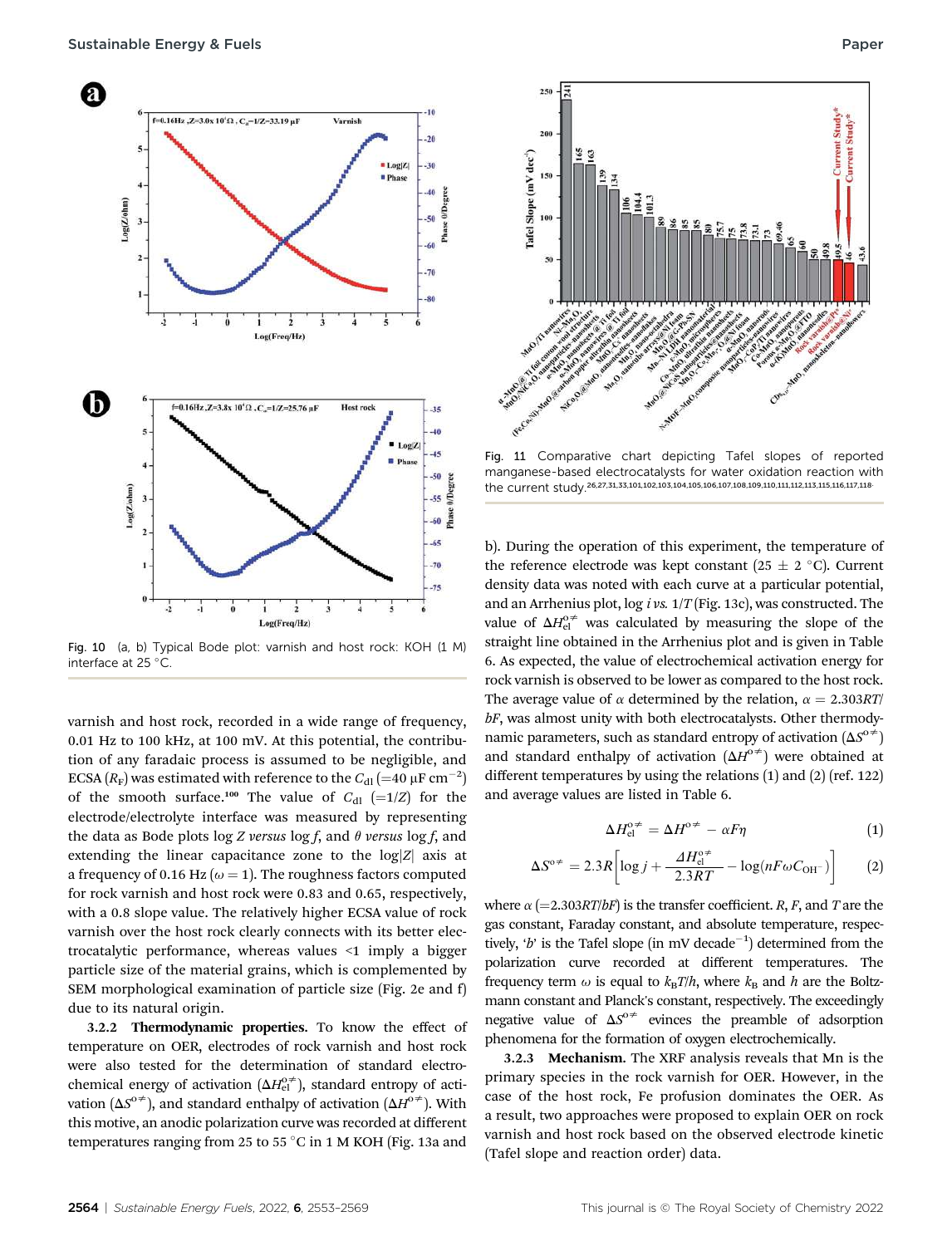

Fig. 12 (a) Tafel plots for oxygen evolution on the rock varnish film and host rock on Ni at 25 °C in 1 M KOH; (b) Tafel plots for oxygen evolution on the rock varnish on Ni at varying KOH concentrations ( $\mu = 1.5$ ) at 25 °C; (c) Tafel plots for oxygen evolution on the host rock on Ni at varying KOH concentrations ( $\mu = 1.5$ ) at 25 °C; (d) plot of log i vs. log[OH<sup>-</sup>] at a constant applied potential ( $E = 650$  mV) for rock varnish film and host rock on Ni at 25 °C depicting a first order process.

Scheme I: consider the O'Grady's path<sup>123,124</sup> for the OER.

$$
S^{z} + OH^{-} \xrightarrow[k_{\perp}]{k_{1}} S^{z}OH + e^{-}
$$
 (3)

$$
S^{z}OH \xrightarrow[k_{2}]{k_{2}} S^{z+1}OH + e^{-}
$$
 (4)

$$
2S^{z+1}OH + 2OH^{-} \xrightarrow{k_3} 2S^z + H_2O + O_2
$$
 (5)

where  $S^z$  is the active sites at the electrode surface.

Considering reaction (4) as the rate determining step, the overall rate under the Langmuir adsorption condition (when surface coverage,  $\theta \rightarrow 0$ ) is given by;

$$
v = k_2 K_1 C_{\text{OH}^-} \exp\left[\frac{(1+\beta)\text{FE}}{RT}\right]
$$
 (6)

where  $K_1(=k_1/k_{-1})$  is the equilibrium constant for the adsorption–desorption process of step (1).  $\beta$  is the symmetry factor. The overall current density of the reaction is;

$$
j=nFv
$$

or

$$
j = nFk_2K_1C_{\text{OH}} \exp\left[\frac{(1+\beta)FE}{RT}\right] \tag{7}
$$

Assuming,  $\beta = 1/2$ ; The Tafel slope =  $\frac{\partial E}{\partial (\log j)} = \frac{2.303 \text{ } RT}{\left(1 + \frac{1}{2}\right)}$ 2  $\Big)$  F  $2 \times 2.303 RT$ 

$$
= \sim 40 \text{ mV per decade} \qquad \text{and} \qquad \text{reaction order} = \left[\frac{\partial(\log j)}{\partial(\log C_{\text{OH}^{-}})}\right]_{E} = 1.
$$

The Tafel slope and reaction order obtained from the above proposed mechanism are well in accord with the observed data with rock varnish (Tafel slope  $=$  46 mV per decade and reaction

order =  $\sim$ 1).<br>Scheme II: considering the path proposed by Krasil'shchikov.<sup>125</sup>

$$
S + OH^- \xrightarrow[k_{4}]{k_4} SOH + e^-
$$
 (8)

3F

$$
SOH + OH^- \xrightarrow[k_5]{k_5} MO + H_2O + e^-
$$
 (9)

$$
2MO \stackrel{k_6}{\longrightarrow} 2M + O_2 \tag{10}
$$

Assuming total surface coverage,  $\theta \rightarrow 1$  under Langmuir adsorption condition, the rate determining step, eqn (9) gives;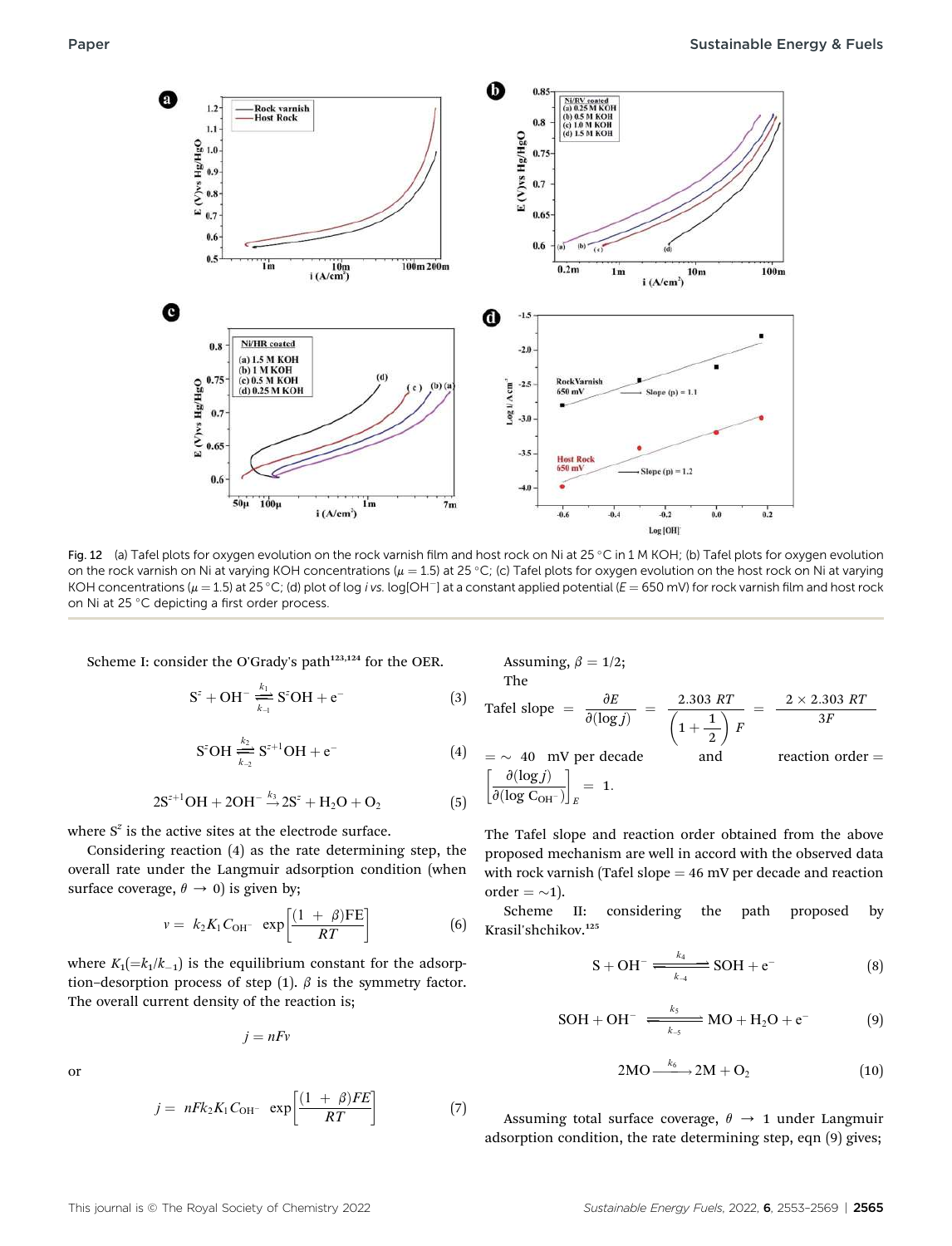

Fig. 13 (a) Tafel plots for oxygen evolution on the rock varnish film coated on Ni at different temperatures in 1 M KOH; (b) Tafel plots for oxygen evolution on host rock coated on Ni at different temperatures in 1 M KOH; (c) the Arrhenius plot at 650 mV applied potentials on rock varnish and host rock in 1 M KOH.

Table 6 Thermodynamic parameters for OER on rock varnish and host rock in 1 M KOH

| Electrodes      | $\Delta H_{\rm el}^{0\#}$ (kJ mol <sup>-1</sup> ) at $E = 650$ mV | $-\Delta S^{0\#}$ (J deg <sup>-1</sup> mol <sup>-1</sup> ) | $\alpha$        | $\Delta H^{0\#}$ (kJ mol <sup>-1</sup> ) |
|-----------------|-------------------------------------------------------------------|------------------------------------------------------------|-----------------|------------------------------------------|
| Ni/host rock    | 44.2                                                              | $139.8 \pm 6.6$                                            | $0.80 \pm 0.20$ | $70.4 \pm 7.5$                           |
| Ni/rock varnish | 41.2                                                              | $129.9 \pm 6.3$                                            | $0.99 \pm 0.27$ | 74.4 $\pm$ 9.0                           |

$$
j = nFk_5K_4C_{\text{OH}^-} \exp\left(\frac{FE}{RT}\right) \tag{11}
$$

where  $K_4(=k_4/k_{-4})$  is the equilibrium constant for the adsorption–desorption process of eqn  $(8)$ . Eqn  $(11)$  gives Tafel slope = 60 mV per decade and reaction order  $=$  1, which resembles the data obtained with the host rock (Tafel slope  $= 52$  mV per decade and reaction order  $= 1.2$ ).

The above-mentioned mechanism, which takes both Tafel slope and reaction order into account, implies that the observed Tafel slope and reaction order on rock varnish for OER is contributed by eqn (3), in which adsorption and desorption of OH<sup>-</sup> ions through the surface of the electrocatalyst plays an important role.

## 4. Conclusion

In summary, we have described hitherto unknown properties of the natural material rock varnish, which can be utilised as

an electrocatalyst for active oxygen evolution reactions in alkaline media. Birnessite and clay minerals have been found in the varnish layer's complex moiety of related silicates and quartz, according to physicochemical analyses. The presence of clay minerals in the varnish material enhances the electrocatalytic quality of this material as an electrocatalyst by allowing considerable volumes of hydroxyl ions to adsorb and desorb on the catalyst surfaces, which in turn determines its reaction pathway and rate. As a result, its OER activity is significantly higher and superlative. The natural material's lower electrochemical activation energy, Tafel slope, and overpotential values push it towards an optimal electrocatalyst candidate. Our research not only opens new avenues to fundamentally synthesizing novel  $MnO<sub>2</sub>$ -clay type composite materials by taking inspiration from this natural rock varnish material, but it also aids in the development of highly capable OER catalysts for extensive viable water splitting operations, thereby meeting our current and future clean and efficient energy needs.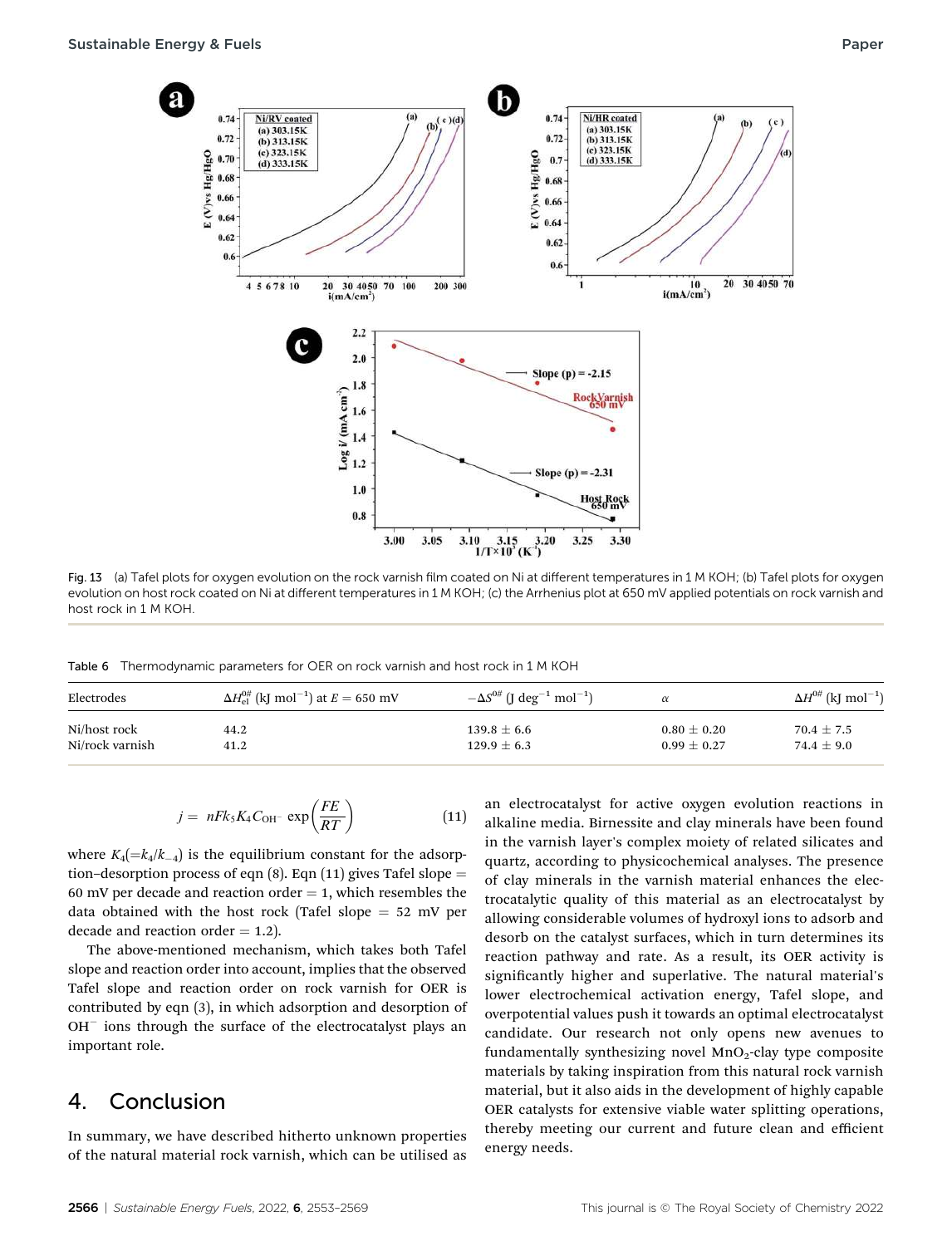## Author contributions

A. S. C. performed formal analysis, conceptualization, data curation, and writing original draft, reviewing and editing the manuscript. N. K. S. contributed discussion on content related to electrochemical measurements and reviewing of the manuscript. M. M. performed impedance studies. A. S. contributed to the collection of samples, reviewing of the manuscript. N. K. S. and A. S. supervised this work.

# Conflicts of interest

The authors declare no competing interests.

# Acknowledgements

The work presented in the manuscript is part of the Ph.D. thesis work of A. S. C. We thank the Director, BSIP, for providing all necessary support for the work, which is carried out in the BSIP Laboratory; therefore, we particularly thank the BSIP-SAIF Facility. The experimental work was also carried out in the Department of Chemistry, University of Lucknow. N. K. S. is grateful to SERB (DST), New Delhi, for providing an electrochemical work station under the Fast-Track Scheme for Young Scientists (No.: SR/FT/CS-044/2009). We thank the Editor, Prof. Ryu Abe, in particular, for constructive recommendations and advice in creating better versions of the figures, as well as the anonymous reviewers for their useful remarks, which enhanced the initial versions of the paper during revisions.

## References

- 1 R. I. Dorn, Nature, 1984, 310, 767–770.
- 2 R. I. Dorn and T. M. Oberlander, Progress in Physical Geography: Earth and Environment, 1982, 6, 317–367.
- 3 R. I. Dorn and D. H. Krinsley, Geosciences, 2019, 9, 121.
- 4 W. S. Broecker and T. Liu, GSA Today, 2001, 7, 4.
- 5 R. I. Dorn and N. Meek, Earth Surf. Processes Landforms, 1995, 20, 547–560.
- 6 B. E. DiGregorio, Anal. Chem., 2005, 77, 433A–438A.
- 7 R. I. Dorn, in Geomorphology of Desert Environments, ed. A. J. Parsons and A. D. Abrahams, Springer Netherlands, Dordrecht, 2009, pp. 657–673.
- 8 P. U. Martínez-Pabello, C. Villalobos, S. Sedov, E. Solleiro-Rebolledo, J. Solé, T. Pi-Puig, B. Chávez-Vergara, J. Díaz-Ortega and A. Gubin, Quaternary International, 2021, 572, 74–87.
- 9 G. Ren, Y. Yan, Y. Nie, A. Lu, X. Wu, Y. Li, C. Wang and H. Ding, Front. Microbiol., 2019, 10, 293.
- 10 A. U. Ubale, M. A. Waghmare, K. S. Iqbal and H. M. Pathan, J. Mater. Sci.: Mater. Electron., 2020, 31, 14003–14021.
- 11 M. Nitta, Appl. Catal., 1984, 9, 151–176.
- 12 Q. Feng, H. Kanoh and K. Ooi, J. Mater. Chem., 1999, 9, 319– 333.
- 13 T. Abe and M. Kaneko, Prog. Polym. Sci., 2003, 28, 1441– 1488.
- 14 K. Murofushi, K. Ogawa, H. Suzuki, R. Sakamoto, O. Tomita, K. Kato, A. Yamakata, A. Saeki and R. Abe, J. Mater. Chem. A, 2021, 9, 11718–11725.
- 15 M. Higashi, K. Domen and R. Abe, J. Am. Chem. Soc., 2013, 135, 10238–10241.
- 16 S. Wang, A. Lu and C.-J. Zhong, Nano Convergence, 2021, 8, 4.
- 17 S. Shiva Kumar and V. Himabindu, Mater. Sci. Energy Technol., 2019, 2, 442–454.
- 18 W.-H. Huang, X.-M. Li, X.-F. Yang, H.-B. Zhang, F. Wang and J. Zhang, Chem. Commun., 2021, 57, 4847–4850.
- 19 G. Zhao, K. Rui, S. X. Dou and W. Sun, J. Mater. Chem. A, 2020, 8, 6393–6405.
- 20 Y. Lee, J. Suntivich, K. J. May, E. E. Perry and Y. Shao-Horn, J. Phys. Chem. Lett., 2012, 3, 399–404.
- 21 A. Grimaud, K. J. May, C. E. Carlton, Y.-L. Lee, M. Risch, W. T. Hong, J. Zhou and Y. Shao-Horn, Nat. Commun., 2013, 4, 2439.
- 22 A. Grimaud, O. Diaz-Morales, B. Han, W. T. Hong, Y.-L. Lee, L. Giordano, K. A. Stoerzinger, M. T. M. Koper and Y. Shao-Horn, Nat. Chem., 2017, 9, 457–465.
- 23 J. Hwang, R. R. Rao, L. Giordano, Y. Katayama, Y. Yu and Y. Shao-Horn, Science, 2017, 358, 751–756.
- 24 S. Park, Y. H. Lee, S. Choi, H. Seo, M. Y. Lee, M. Balamurugan and K. T. Nam, Energy Environ. Sci., 2020, 13, 2310–2340.
- 25 Y.-Z. Wu, Y. Ding, T. Hayat, A. Alsaedi and S.-Y. Dai, Appl. Surf. Sci., 2018, 459, 430–437.
- 26 X.-F. Luo, J. Wang, Z.-S. Liang, S.-Z. Chen, Z.-L. Liu and C.-W. Xu, Int. J. Hydrogen Energy, 2017, 42, 7151–7157.
- 27 G.-Q. Han, Y.-R. Liu, W.-H. Hu, B. Dong, X. Li, X. Shang, Y.-M. Chai, Y.-Q. Liu and C.-G. Liu, J. Electrochem. Soc., 2015, 163, H67.
- 28 J. Kim, J. S. Kim, H. Baik, K. Kang and K. Lee, RSC Adv., 2016, 6, 26535–26539.
- 29 K. Selvakumar, S. M. Senthil Kumar, R. Thangamuthu, G. Kruthika and P. Murugan, Int. J. Hydrogen Energy, 2014, 39, 21024–21036.
- 30 H. Sim, J. Lee, T. Yu and B. Lim, Korean J. Chem. Eng., 2018, 35, 257–262.
- 31 M. Kölbach, S. Fiechter, R. van de Krol and P. Bogdanoff, Catal. Today, 2017, 290, 2–9.
- 32 A. Ramírez, P. Hillebrand, D. Stellmach, M. M. May, P. Bogdanoff and S. Fiechter, J. Phys. Chem. C, 2014, 118, 14073–14081.
- 33 L. Tian, J. Wang, K. Wang, H. Wo, X. Wang, W. Zhuang, T. Li and X. Du, Carbon, 2019, 143, 457–466.
- 34 Z. Morgan Chan, D. A. Kitchaev, J. Nelson Weker, C. Schnedermann, K. Lim, G. Ceder, W. Tumas, M. F. Toney and D. G. Nocera, Proc. Natl. Acad. Sci. U. S. A., 2018, 115(23), E5261–E5268.
- 35 J. Orehotsky, H. Huang, C. R. Davidson and S. Srinivasan, J. Electroanal. Chem. Interfacial Electrochem., 1979, 95, 233– 235.
- 36 C. Iwakura, M. Nishioka and H. Tamura, Nippon Kagaku Kaishi, 1982, 1136–1140.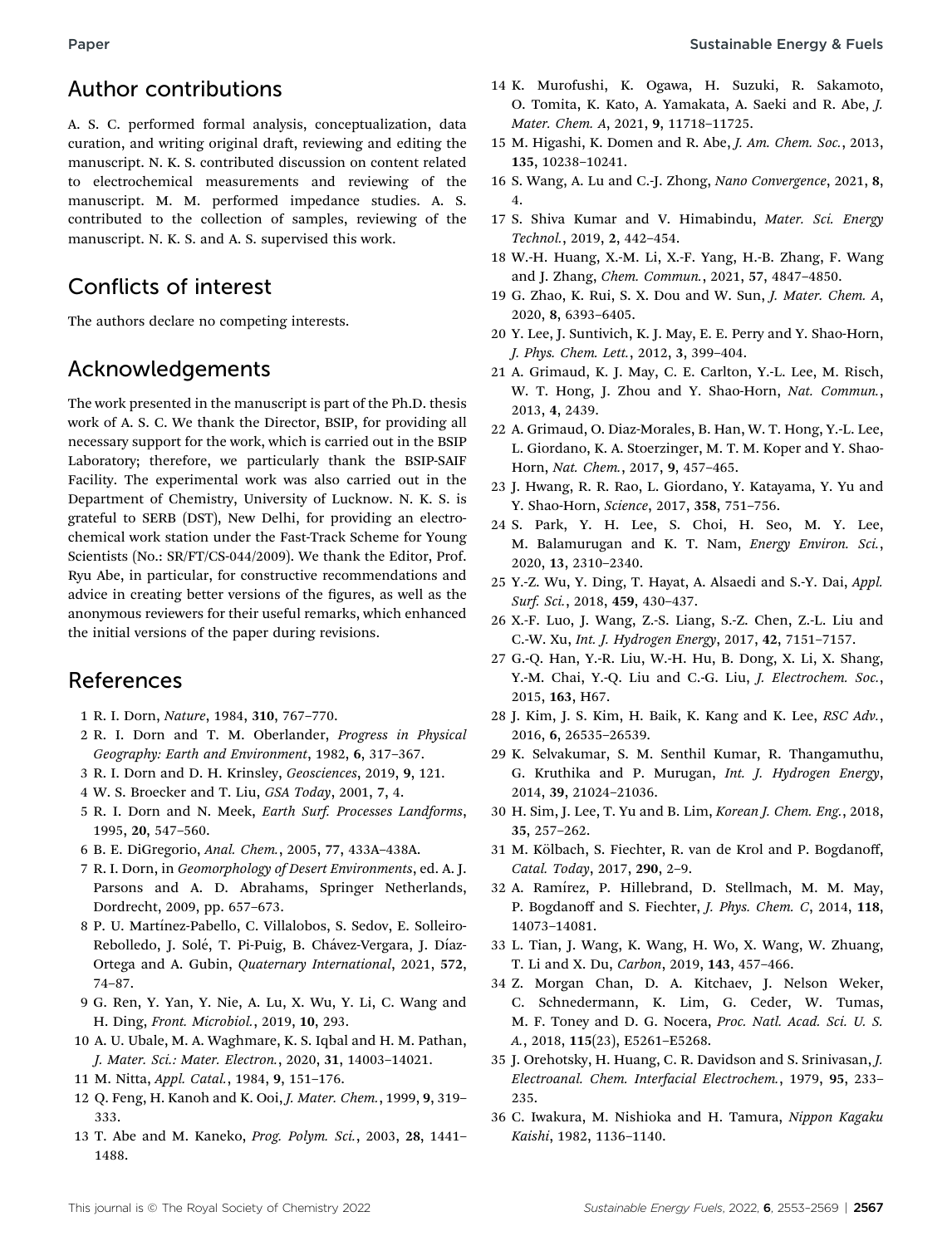- 37 R. N. Singh, N. K. Singh, J. P. Singh, G. Balaji and N. S. Gajbhiye, Int. J. Hydrogen Energy, 2006, 31, 701–707.
- 38 R. N. Singh, J. P. Pandey, N. K. Singh, B. Lal, P. Chartier and J.-F. Koenig, Electrochim. Acta, 2000, 45, 1911–1919.
- 39 N. K. Singh, J. P. Singh and R. N. Singh, Int. J. Hydrogen Energy, 2002, 27, 895–903.
- 40 Z. Zhang, D. Zhou, X. Wu, X. Bao, J. Liao and M. Wen, Int. J. Hydrogen Energy, 2019, 44, 7222–7227.
- 41 B. Shin, S. Choi and Y. Tak, Int. J. Electrochem. Sci., 2016, 11, 5900–5908.
- 42 H. M. Rietveld, J. Appl. Crystallogr., 1969, 2, 65–71.
- 43 T. Degen, M. Sadki, E. Bron, U. König and G. Nénert, Powder Diffr., 2014, 29, S13–S18.
- 44 K. Momma and F. Izumi, J. Appl. Crystallogr., 2011, 44, 1272–1276.
- 45 R. N. Singh, S. K. Tiwari, S. P. Singh, N. K. Singh, G. Poillerat and P. Chartier, J. Chem. Soc., Faraday Trans., 1996, 92, 2593–2597.
- 46 S. K. Tiwari, J. F. Koenig, G. Poillerat, P. Chartier and R. N. Singh, J. Appl. Electrochem., 1998, 28, 114–119.
- 47 Y.-K. Hsu, Y.-C. Chen, Y.-G. Lin, L.-C. Chen and K.-H. Chen, J. Mater. Chem., 2012, 22, 2733–2739.
- 48 N. K. Singh, P. Sharma, I. kumar and A. S. Chaddha, Int. J. Electrochem. Sci., 2019, 11379–11390.
- 49 S. L. Candelaria, N. M. Bedford, T. J. Woehl, N. S. Rentz, A. R. Showalter, S. Pylypenko, B. A. Bunker, S. Lee, B. Reinhart, Y. Ren, S. P. Ertem, E. B. Coughlin, N. A. Sather, J. L. Horan, A. M. Herring and L. F. Greenlee, ACS Catal., 2017, 7, 365–379.
- 50 M. E. Brookfield and C. P. Andrews-Speed, Sediment. Geol., 1984, 40, 249–286.
- 51 M. P. Searle, J. Struct. Geol., 1986, 8, 923–936.
- 52 J. Y. Shin, C. M. Buzgo and M. A. Cheney, Colloids Surf., A, 2000, 172, 113–123.
- 53 Z. Y. Leong and H. Y. Yang, ACS Appl. Mater. Interfaces, 2019, 11, 13176–13184.
- 54 C. Wei, L. Yu, C. Cui, J. Lin, C. Wei, N. Mathews, F. Huo, T. Sritharan and Z. Xu, Chem. Commun., 2014, 50, 7885– 7888.
- 55 Y. M. Mos, A. C. Vermeulen, C. J. N. Buisman and J. Weijma, Geomicrobiol. J., 2018, 35, 511–517.
- 56 E. P. Vicenzi, C. A. Grissom, R. A. Livingston and Z. Weldon-Yochim, Heritage Sci., 2016, 4, 26.
- 57 N. P. Arias, M. E. Becerra and O. Giraldo, Nanomater., 2019, 9, 1156.
- 58 R. T. Cygan, J. E. Post, P. J. Heaney and J. D. Kubicki, Am. Mineral., 2012, 97, 1505–1514.
- 59 S. Boyd, K. Ganeshan, W.-Y. Tsai, T. Wu, S. Saeed, D. Jiang, N. Balke, A. C. T. van Duin and V. Augustyn, Nat. Mater., 2021, 20, 1689–1694.
- 60 X.-Z. Zhai, J. Qu, S.-M. Hao, Y.-Q. Jing, W. Chang, J. Wang, W. Li, Y. Abdelkrim, H. Yuan and Z.-Z. Yu, Nano-Micro Lett., 2020, 12, 56.
- 61 A. Zhang, B. Mu, X. Wang, L. Wen and A. Wang, Front. Chem., 2018, 6, 125.
- 62 D. S. Yang and M. K. Wang, Chem. Mater., 2001, 13, 2589– 2594.
- 63 A.-C. Gaillot, D. Flot, V. A. Drits, A. Manceau, M. Burghammer and B. Lanson, Chem. Mater., 2003, 15, 4666–4678.
- 64 S. L. Brock, N. Duan, Z. R. Tian, O. Giraldo, H. Zhou and S. L. Suib, Chem. Mater., 1998, 10, 2619–2628.
- 65 L. Yang, S. Cheng, J. Wang, X. Ji, Y. Jiang, M. Yao, P. Wu, M. Wang, J. Zhou and M. Liu, Nano Energy, 2016, 30, 293– 302.
- 66 X. Xu, Y. Li, Y. Li, A. Lu, R. Qiao, K. Liu, H. Ding and C. Wang, Chem. Geol., 2019, 522, 55–70.
- 67 R. J. Hemley, in High-Pressure Research in Mineral Physics: A Volume in Honor of Syun-iti Akimoto, American Geophysical Union (AGU), 1987, pp. 347–359.
- 68 C. Malherbe, R. Ingley, I. Hutchinson, H. Edwards, A. S. Carr, L. Harris and A. Boom, Astrobiology, 2015, 15, 442–452.
- 69 X. Fu, A. Wang and M. J. Krawczynski, J. Geophys. Res., 2017, 122, 839–855.
- 70 E. J. Israel, R. E. Arvidson, A. Wang, J. D. Pasteris and B. L. Jolliff, J. Geophys. Res., 1997, 102, 28705–28716.
- 71 J. A. Gadsden, Infrared spectra of minerals and related inorganic compounds, Butterworths, London, 1975.
- 72 J. Luo, Q. Zhang, A. Huang, O. Giraldo and S. L. Suib, Inorg. Chem., 1999, 38, 6106–6113.
- 73 R. M. Potter and G. R. Rossman, Am. Mineral., 1979, 64, 1199–1218.
- 74 N. V. Chukanov, Infrared spectra of mineral species: extended library, Springer Science & Business Media, 2013.
- 75 S. Min and Y. Kim, Minerals, 2020, 10, 884.
- 76 R. M. Potter and G. R. Rossman, Science, 1977, 196, 1446– 1448.
- 77 M. J. R. Halstead, R. G. Cunninghame and K. A. Hunter, Atmos. Environ., 2000, 34, 665–676.
- 78 R. A. Sutherland, Environ. Geol., 2000, 39, 611–627.
- 79 R. L. Rudnick and S. Gao, in Treatise on Geochemistry, Elsevier, 2003, pp. 1–64.
- 80 J. A. Barrat, B. Zanda, F. Moynier, C. Bollinger, C. Liorzou and G. Bayon, Geochim. Cosmochim. Acta, 2012, 83, 79–92.
- 81 S. M. McLennan, Geochem., Geophys., Geosyst., 2001, 2, 2000GC000109.
- 82 I. Spanos, J. Masa, A. Zeradjanin and R. Schlögl, Catal. Lett., 2021, 151, 1843–1856.
- 83 X. Tan, F. Liu, L. Hu, A. H. Reed, Y. Furukawa and G. Zhang, Appl. Clay Sci., 2017, 135, 313–324.
- 84 C. D. Hatch, J. S. Wiese, C. C. Crane, K. J. Harris, H. G. Kloss and J. Baltrusaitis, Langmuir, 2012, 28, 1790–1803.
- 85 W. R. Schell and J. V. Jordan, Plant Soil, 1959, 10, 303–318.
- 86 N. Jiang, X. Liu, J. Dong, B. You, X. Liu and Y. Sun, ChemNanoMat, 2017, 3, 491–495.
- 87 M. S. Ali Akbari, R. Bagheri, Z. Song and M. M. Najafpour, Sci. Rep., 2020, 10, 8757.
- 88 P. Ganesan, A. Sivanantham and S. Shanmugam, J. Mater. Chem. A, 2016, 4, 16394–16402.
- 89 M. Łuba, T. Mikołajczyk, M. Kuczyński, B. Pierożyński and I. M. Kowalski, Catalysts, 2021, 11, 468.
- 90 E. Cossar, A. Oyarce Barnett, F. Seland and E. A. Baranova, Catalysts, 2019, 9, 814.